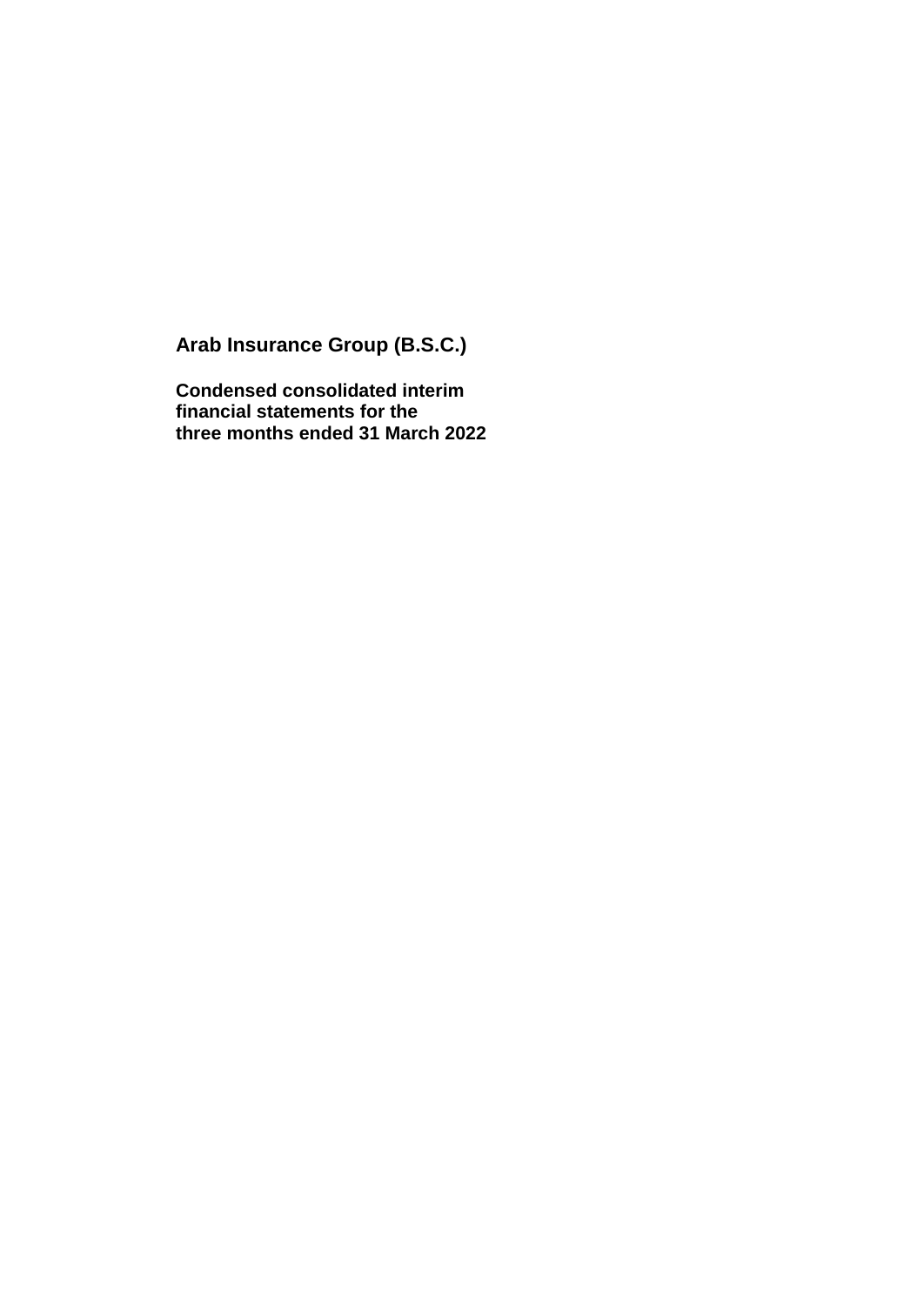

**KPMG Fakhro** Audit 12<sup>th</sup> Floor, Fakhro Tower P O Box 710. Manama Kingdom of Bahrain

Telephone +973 17 224807 +973 17 227443 Fax Website: home.kpmg/bh CR No. 6220

# Independent auditors' report on review of condensed consolidated interim financial statements

To the Board of Directors Arab Insurance Group (B.S.C)

Manama Kingdom of Bahrain

#### Introduction

We have reviewed the accompanying 31 March 2022 condensed consolidated interim financial statements of Arab Insurance Group (B.S.C) (the "Company") and its subsidiaries (together the "Group"), which comprises:

- the condensed consolidated statement of financial position as at 31 March 2022;
- the condensed consolidated statement of profit or loss for the three-month period ended 31 March 2022;
- the condensed consolidated statement of comprehensive income for the three-month period ended 31 March 2022;
- the condensed consolidated statement of changes in equity for the three-month period ended 31 March 2022;
- the condensed consolidated statement of cash flows for the three-month period ended 31 March 2022; and
- notes to the condensed consolidated interim financial statements.

The Board of Directors of the Company is responsible for the preparation and presentation of this condensed consolidated interim financial statements in accordance with IAS 34, 'Interim Financial Reporting'. Our responsibility is to express a conclusion on this condensed consolidated interim financial statements based on our review.

#### **Scope of Review**

We conducted our review in accordance with the International Standard on Review Engagements 2410, "Review of Interim Financial Information Performed by the Independent Auditor of the Entity". A review of interim financial statements consists of making inquiries, primarily of persons responsible for financial and accounting matters, and applying analytical and other review procedures. A review is substantially less in scope than an audit conducted in accordance with International Standards on Auditing and consequently does not enable us to obtain assurance that we would become aware of all significant matters that might be identified in an audit. Accordingly, we do not express an audit opinion.

#### **Conclusion**

Based on our review, nothing has come to our attention that causes us to believe that the accompanying 31 March 2022 condensed consolidated interim financial statements are not prepared, in all material respects, in accordance with IAS 34, 'Interim Financial Reporting'.

#### **Emphasis Matter**

We draw attention to note 1 to the condensed consolidated interim financial statements, which indicates that in an Extraordinary General Meeting held on 13 August 2020 the shareholders approved the Board's recommendation of the cessation of the underwriting activities of the Company, subject to approval of the regulatory authorities. These events and conditions, along with other matters as set forth in note 1 indicate that a material uncertainty exists that may cast significant doubt on the Group's ability to continue as a going concern. Our conclusion is not modified in respect of this matter.

12 May 2022

 $KPMG$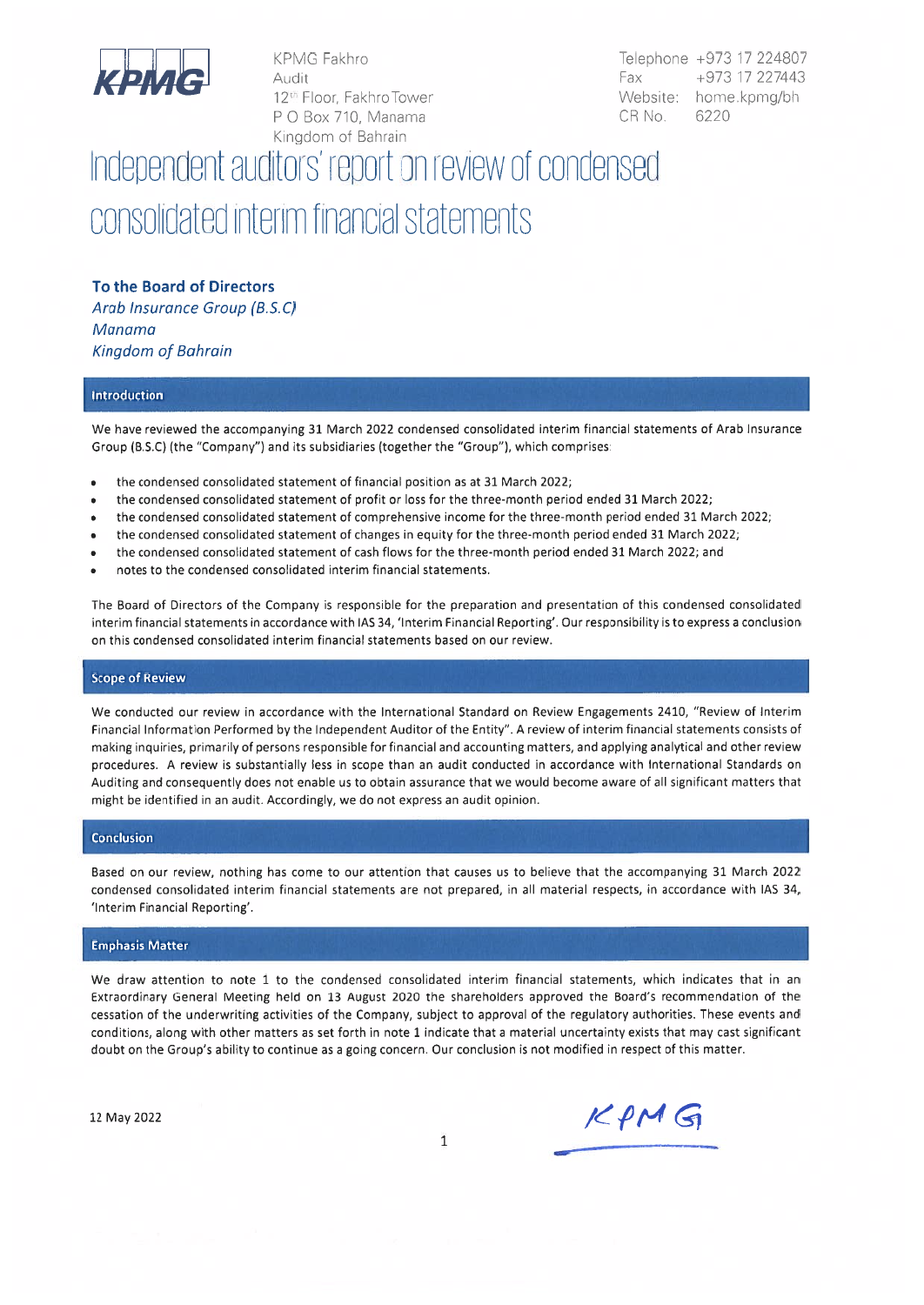## **CONDENSED CONSOLIDATED INTERIM FINANCIAL STATEMENTS**

#### **CONSOLIDATED STATEMENT OF FINANCIAL POSITION AS AT 31 MARCH 2022** (In thousands of U.S. Dollars)

|                                                | <b>Note</b>    | 31 March<br>2022 | 31 December<br>2021 | 31 March<br>2021 |
|------------------------------------------------|----------------|------------------|---------------------|------------------|
|                                                |                | (reviewed)       | (audited)           | (reviewed)       |
| <b>ASSETS</b>                                  |                |                  |                     |                  |
| Cash and bank balances                         |                | 97,516           | 59,055              | 102,468          |
| Investments                                    | 4              | 368,165          | 424,970             | 430,467          |
| Accrued income                                 | 5              | 2,410            | 2,148               | 3,512            |
| Insurance receivables                          |                | 27,412           | 29,141              | 46,755           |
| Insurance deposits                             |                | 20,889           | 21,728              | 22,663           |
| Deferred policy acquisition costs              |                | 237              | 365                 | 2,845            |
| Reinsurers' share of technical provisions      | 6              | 36,151           | 38,516              | 57,332           |
| <b>Other assets</b>                            | $\overline{7}$ | 19,569           | 21,422              | 34,448           |
| Investment property                            | 8              | 4,585            | 4,622               | 4,586            |
| Property and equipment                         | $\overline{9}$ | 11,745           | 11,725              | 11,899           |
| <b>TOTAL ASSETS</b>                            |                | 588,679          | 613,692             | 716,975          |
| <b>LIABILITIES AND EQUITY</b>                  |                |                  |                     |                  |
| <b>LIABILITIES</b>                             |                |                  |                     |                  |
| <b>Technical provisions</b>                    | 10             | 238,342          | 255,778             | 361,341          |
| Insurance payables                             |                | 47,210           | 49,863              | 56,716           |
| <b>Other liabilities</b>                       | 11             | 33,149           | 29,093              | 36,803           |
| <b>TOTAL LIABILITIES</b>                       |                | 318,701          | 334,734             | 454,860          |
| <b>EQUITY</b>                                  |                |                  |                     |                  |
| Attributable to shareholders of parent company |                |                  |                     |                  |
| Share capital                                  |                | 220,000          | 220,000             | 220,000          |
| <b>Treasury stock</b>                          |                | (14, 793)        | (14, 793)           | (14, 793)        |
| <b>Reserves</b>                                |                | 48,762           | 55,198              | 54,463           |
| Retained earnings (accumulated losses)         |                | 3,479            | 5,738               | (14, 580)        |
|                                                |                | 257,448          | 266,143             | 245,090          |
| <b>Non-controlling interests</b>               |                | 12,530           | 12,815              | 17,025           |
| <b>TOTAL EQUITY</b>                            |                | 269,978          | 278,958             | 262, 115         |
| <b>TOTAL LIABILITIES AND EQUITY</b>            |                | 588,679          | 613,692             | 716,975          |

These condensed consolidated interim financial statements were approved by the Board of Directors on 12 May 2022 and signed on its behalf by:

Saeed Mohammed AlBahhar Chairman

Ahmed Sageth Mahri **Director** 

Samuel Verghese Acting Chief Executive Officer

The accompanying notes 1 to 22 are an integral part of these condensed consolidated interim financial statements.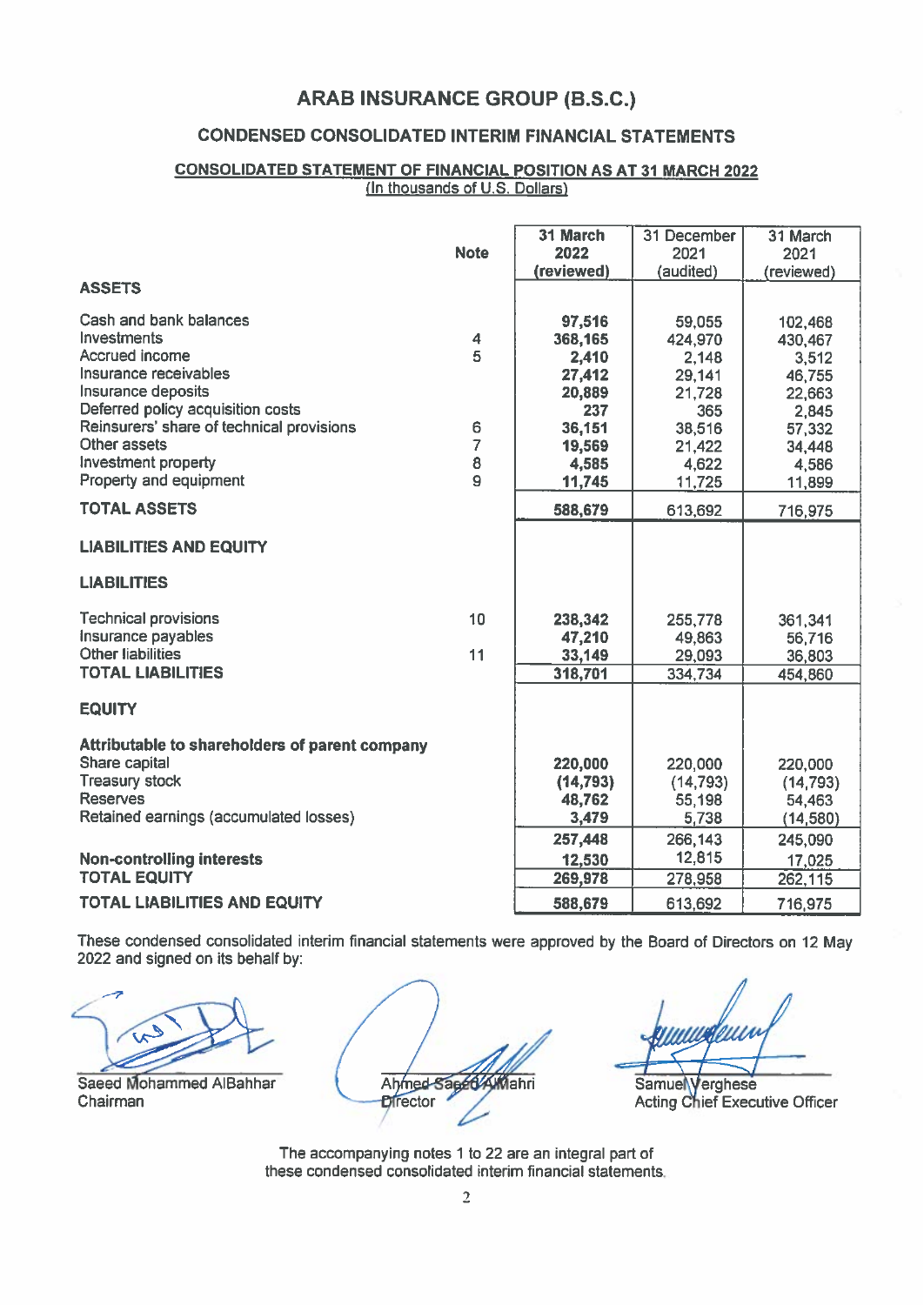# **CONDENSED CONSOLIDATED INTERIM FINANCIAL STATEMENTS**

#### **CONSOLIDATED STATEMENT OF PROFIT OR LOSS** FOR THE THREE MONTHS ENDED 31 MARCH 2022

#### (In thousands of U.S. Dollars)

|                                                        |                               | For the      | For the      | For the     |
|--------------------------------------------------------|-------------------------------|--------------|--------------|-------------|
|                                                        |                               | financial    | financial    | vear        |
|                                                        | <b>Note</b>                   | vear-to-date | year-to-date | ended       |
|                                                        |                               | 31 March     | 31 March     | 31 December |
|                                                        |                               | 2022         | 2021         | 2021        |
|                                                        |                               | (reviewed)   | (reviewed)   | (audited)   |
|                                                        |                               |              |              |             |
| Earned premiums                                        | 12 <sup>2</sup>               | 1,159        | 5,597        | 13,800      |
| Claims and related expenses                            | 12                            | 5,402        | (1,613)      | 14,961      |
| Policy acquisition costs                               | 12                            | 316          | (136)        | (2,468)     |
| Investment income attributable to insurance funds      | 13                            | (1, 294)     | 1,609        | 4,269       |
| <b>Operating expenses</b>                              | 14                            |              |              |             |
|                                                        |                               | (1,265)      | (2, 116)     | (6, 845)    |
| <b>Underwriting result</b>                             | 12 <sub>2</sub>               |              |              |             |
|                                                        |                               | 4,318        | 3,341        | 23,717      |
| Investment income attributable to shareholders' funds  | 13                            | (1,571)      | 1,212        | 5,339       |
| Operating expenses - non underwriting activities       | 14                            | (876)        | (1,031)      | (4, 148)    |
| Other income                                           |                               |              |              |             |
|                                                        | 15                            | 865          | 282          | 3,467       |
| Other expenses and provisions                          | 16                            | (184)        | (2, 297)     | (3,964)     |
|                                                        |                               |              |              |             |
| <b>Profit for the period</b>                           |                               | 2,552        | 1,507        | 24,411      |
| <b>Attributable to:</b>                                |                               |              |              |             |
|                                                        |                               |              |              |             |
| Non-controlling interests                              |                               | (87)         |              | 346         |
| Shareholders of parent company                         |                               |              |              |             |
|                                                        |                               | 2,639        | 1,507        | 24,065      |
|                                                        |                               | 2,552        | 1,507        | 24,411      |
| Earnings per share attributable to shareholders (basic |                               |              |              |             |
| and diluted):                                          | (US cents)<br>17 <sup>2</sup> | 1.3          | 0.8          | 12.1        |

 $\mathcal{C}$ 

Saeed Mohammed AlBahhar Chairman

Ahmed Saeed AlMahri Director

anning

Samuel Verghese **Acting Chief Executive Officer** 

The accompanying notes 1 to 22 are an integral part of these condensed consolidated interim financial statements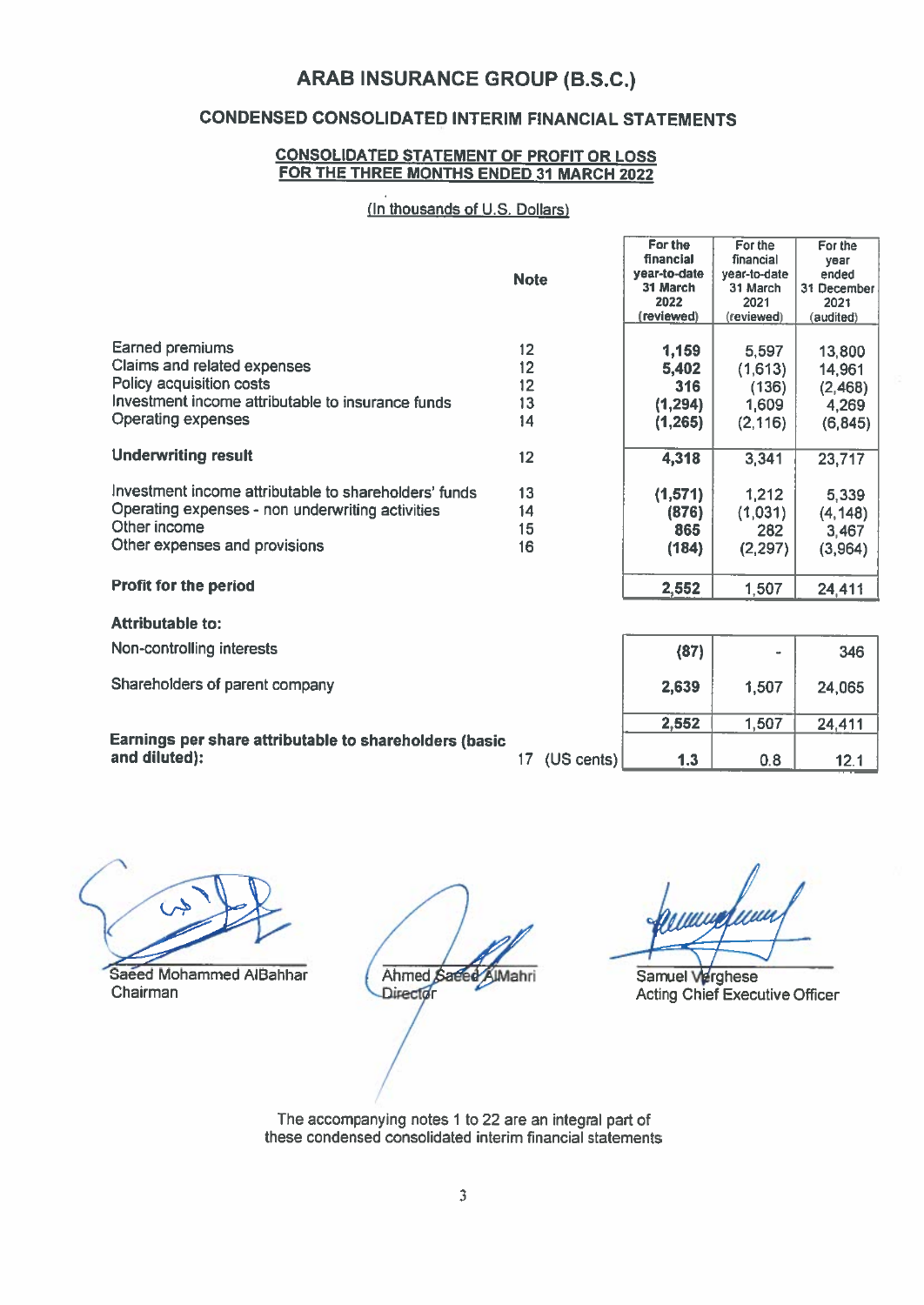# **CONDENSED CONSOLIDATED INTERIM FINANCIAL STATEMENTS**

#### **CONSOLIDATED STATEMENT OF COMPREHENSIVE INCOME** FOR THE THREE MONTHS ENDED 31 MARCH 2022

(In thousands of U.S. Dollars)

|                                                                                                                                                                                                               | For the<br>financial<br>year-to-date<br>31 March<br>2022<br>(reviewed) | For the<br>financial<br>year-to-date<br>31 March<br>2021<br>(reviewed) | For the<br>year<br>ended<br>31 December<br>2021<br>(audited) |
|---------------------------------------------------------------------------------------------------------------------------------------------------------------------------------------------------------------|------------------------------------------------------------------------|------------------------------------------------------------------------|--------------------------------------------------------------|
| Profit for the period                                                                                                                                                                                         | 2,552                                                                  | 1,507                                                                  | 24,411                                                       |
| Other comprehensive income                                                                                                                                                                                    |                                                                        |                                                                        |                                                              |
| Items that will be reclassified to profit or loss:<br>Changes on fair value of available for sale investments<br>Transfers for recognition of losses (gains) on disposal of<br>available for sale investments | (9,098)<br>714                                                         | (1,059)<br>(1,019)                                                     | (1,627)<br>(2, 515)                                          |
| Transfers for impairment loss recognised on available for<br>sale investments                                                                                                                                 | 1,805                                                                  | 259                                                                    | 862                                                          |
| Other comprehensive income for the period                                                                                                                                                                     | (6, 579)                                                               | (1, 819)                                                               | (3, 280)                                                     |
| Total comprehensive income for the period                                                                                                                                                                     | (4,027)                                                                | (312)                                                                  | 21,131                                                       |
| <b>Attributable to:</b>                                                                                                                                                                                       |                                                                        |                                                                        |                                                              |
| Non-controlling interests                                                                                                                                                                                     | (285)                                                                  | (41)                                                                   | 349                                                          |
| Shareholders of parent company                                                                                                                                                                                | (3,742)                                                                | (271)                                                                  | 20,782                                                       |

Saeed Mohammed AlBahhar Chairman

Ahmed Saped Almahri Director

 $(312)$ 

21,131

 $(4,027)$ 

Samuel Verghese Acting Chief Executive Office

The accompanying notes 1 to 22 are an integral part of these condensed consolidated interim financial statements.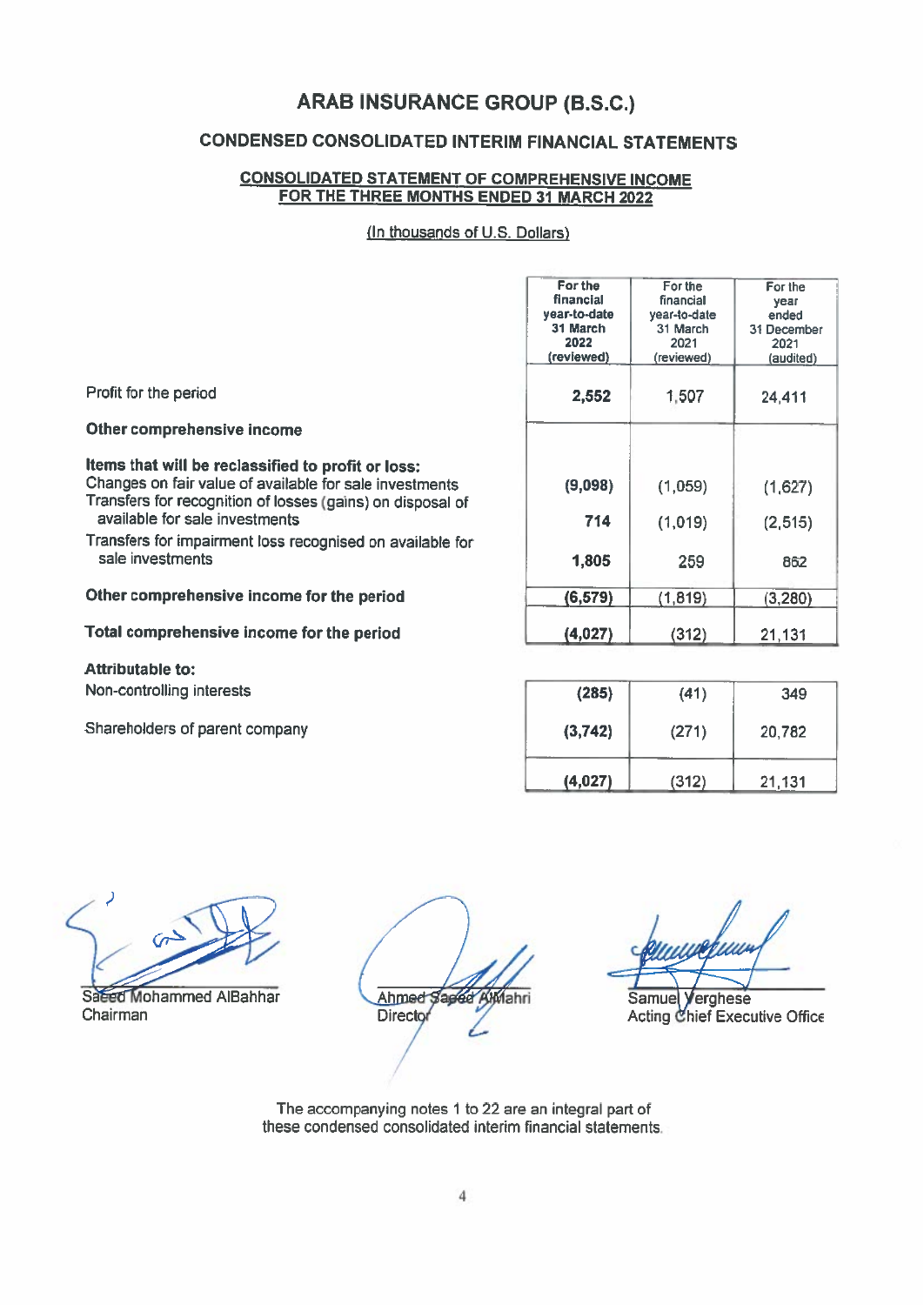#### **CONDENSED CONSOLIDATED INTERIM FINANCIAL STATEMENTS**

#### **CONSOLIDATED STATEMENT OF CHANGES IN EQUITY FOR THE THREE MONTHS ENDED 31 MARCH 2022** (In thousands of U.S. Dollars)

|                                                                                              |                         |                   |                          |                           | <b>Reserves</b>          |              |                             | Attributable to                   | Non-                     | Total                |
|----------------------------------------------------------------------------------------------|-------------------------|-------------------|--------------------------|---------------------------|--------------------------|--------------|-----------------------------|-----------------------------------|--------------------------|----------------------|
|                                                                                              | <b>Share</b><br>capital | Treasury<br>stock | Legal                    | Investment<br>revaluation | Property<br>revaluation  | <b>Total</b> | <b>Retained</b><br>earnings | shareholders of<br>parent company | controlling<br>interests | equity<br>(reviewed) |
| Balances at 31 December 2021                                                                 | 220,000                 | (14, 793)         | 40,332                   | 10,527                    | 4,339                    | 55,198       | 5,738                       | 266,143                           | 12,815                   | 278,958              |
|                                                                                              |                         |                   |                          |                           |                          |              |                             |                                   |                          |                      |
| Net profit for the period                                                                    |                         |                   |                          |                           |                          |              | 2,639                       | 2,639                             | (87)                     | 2,552                |
| Changes on fair value of available for sale<br>investments                                   |                         |                   | $\overline{\phantom{0}}$ | (8,921)                   |                          | (8,921)      |                             | (8,921)                           | (177)                    | (9,098)              |
| Transfers for recognition of losses (gains) on<br>disposal of available for sale investments |                         |                   |                          | 735                       |                          | 735          |                             | 735                               | (21)                     | 714                  |
| Transfers for impairment loss recognised on<br>available for sale investments                |                         |                   | $\overline{\phantom{0}}$ | 1.805                     | $\overline{\phantom{0}}$ | 1,805        |                             | 1,805                             | $\blacksquare$           | 1,805                |
| Total comprehensive income for the period                                                    |                         |                   |                          | (6, 381)                  | ۰                        | (6, 381)     | 2,639                       | (3,742)                           | (285)                    | (4,027)              |
| Dividends declared                                                                           |                         |                   |                          |                           |                          |              | (4,953)                     | (4, 953)                          | $\overline{\phantom{0}}$ | (4, 953)             |
| Transfer of net depreciation on revalued property                                            |                         |                   |                          | $\blacksquare$            | (55)                     | (55)         | 55                          |                                   |                          |                      |
| Balances at 31 March 2022                                                                    | 220,000                 | (14, 793)         | 40,332                   | 4,146                     | 4,284                    | 48,762       | 3,479                       | 257,448                           | 12,530                   | 269,978              |

Net profit for the period **- - - - - - 2,639 2,639 (87) 2,552**

- Changes on fair value of available<br>investments
- Transfers for recognition of losses  $\frac{1}{2}$  disposal of available for sale inve

| <b>Balances at 31 March 2022</b> |  |  |  |
|----------------------------------|--|--|--|
|----------------------------------|--|--|--|

The accompanying notes 1 to 22 are an integral part of these condensed consolidated interim financial statements.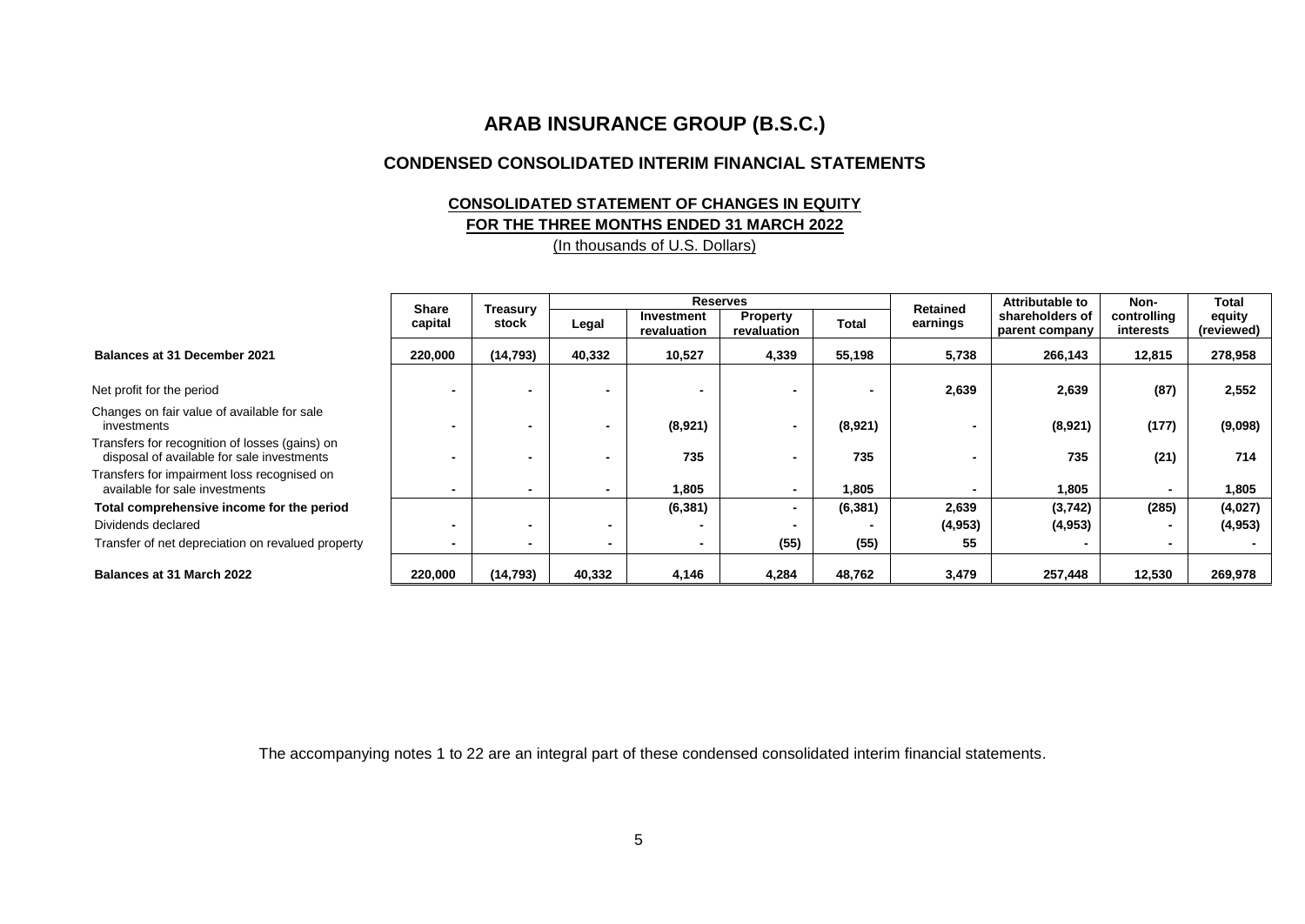## **CONDENSED CONSOLIDATED INTERIM FINANCIAL STATEMENTS**

## **CONSOLIDATED STATEMENT OF CHANGES IN EQUITY FOR THE YEAR ENDED 31 DECEMBER 2021**

(In thousands of U.S. Dollars)

|                                                                                              |                  |                          | Reserves                 |                           |                         | Retained |                                     |                                                      |                                  |                              |
|----------------------------------------------------------------------------------------------|------------------|--------------------------|--------------------------|---------------------------|-------------------------|----------|-------------------------------------|------------------------------------------------------|----------------------------------|------------------------------|
|                                                                                              | Share<br>Capital | Treasury<br>Stock        | Legal                    | Investment<br>revaluation | Property<br>revaluation | Total    | earnings<br>(accumulated<br>losses) | Attributable to<br>shareholders of<br>parent company | Non-<br>controlling<br>interests | Total<br>equity<br>(audited) |
| Balances at 31 December 2020                                                                 | 220,000          | (14, 793)                | 37,925                   | 13,810                    | 4,561                   | 56,296   | (16, 142)                           | 245,361                                              | 17,066                           | 262,427                      |
| Net profit for the year                                                                      |                  | $\overline{\phantom{a}}$ | -                        |                           | $\blacksquare$          |          | 24,065                              | 24,065                                               | 346                              | 24,411                       |
| Changes on fair value of available for sale investments                                      |                  |                          | $\blacksquare$           | (1,614)                   | $\sim$                  | (1,614)  |                                     | (1,614)                                              | (13)                             | (1,627)                      |
| Transfers for recognition of (gains) losses on disposal of<br>available for sale investments |                  |                          |                          | (2,521)                   | $\blacksquare$          | (2,521)  |                                     | (2,521)                                              | 6                                | (2,515)                      |
| Transfers for impairment loss recognised on available for<br>sale investments                |                  | $\,$ $\,$                | $\blacksquare$           | 852                       | $\sim$                  | 852      |                                     | 852                                                  | 10                               | 862                          |
| Total comprehensive income for the year                                                      |                  | $\,$ $\,$                | $\overline{\phantom{0}}$ | (3,283)                   |                         | (3,283)  | 24,065                              | 20,782                                               | 349                              | 21,131                       |
| Transfer of net depreciation on revalued property                                            |                  | $\,$ $\,$                |                          |                           | (222)                   | (222)    | 222                                 |                                                      |                                  |                              |
| Transfer to (from) non-distributable reserves                                                |                  | $\sim$                   | 2,407                    |                           |                         | 2,407    | (2,407)                             |                                                      |                                  |                              |
| Subsidiary's capital reduction                                                               |                  | $\,$ $\,$                | $\blacksquare$           |                           | $\sim$                  |          |                                     | $\blacksquare$                                       | (4,600)                          | (4,600)                      |
| Balances at 31 December 2021                                                                 | 220,000          | (14, 793)                | 40,332                   | 10,527                    | 4,339                   | 55,198   | 5,738                               | 266,143                                              | 12,815                           | 278,958                      |

The accompanying notes 1 to 22 are an integral part of these condensed consolidated interim financial statements.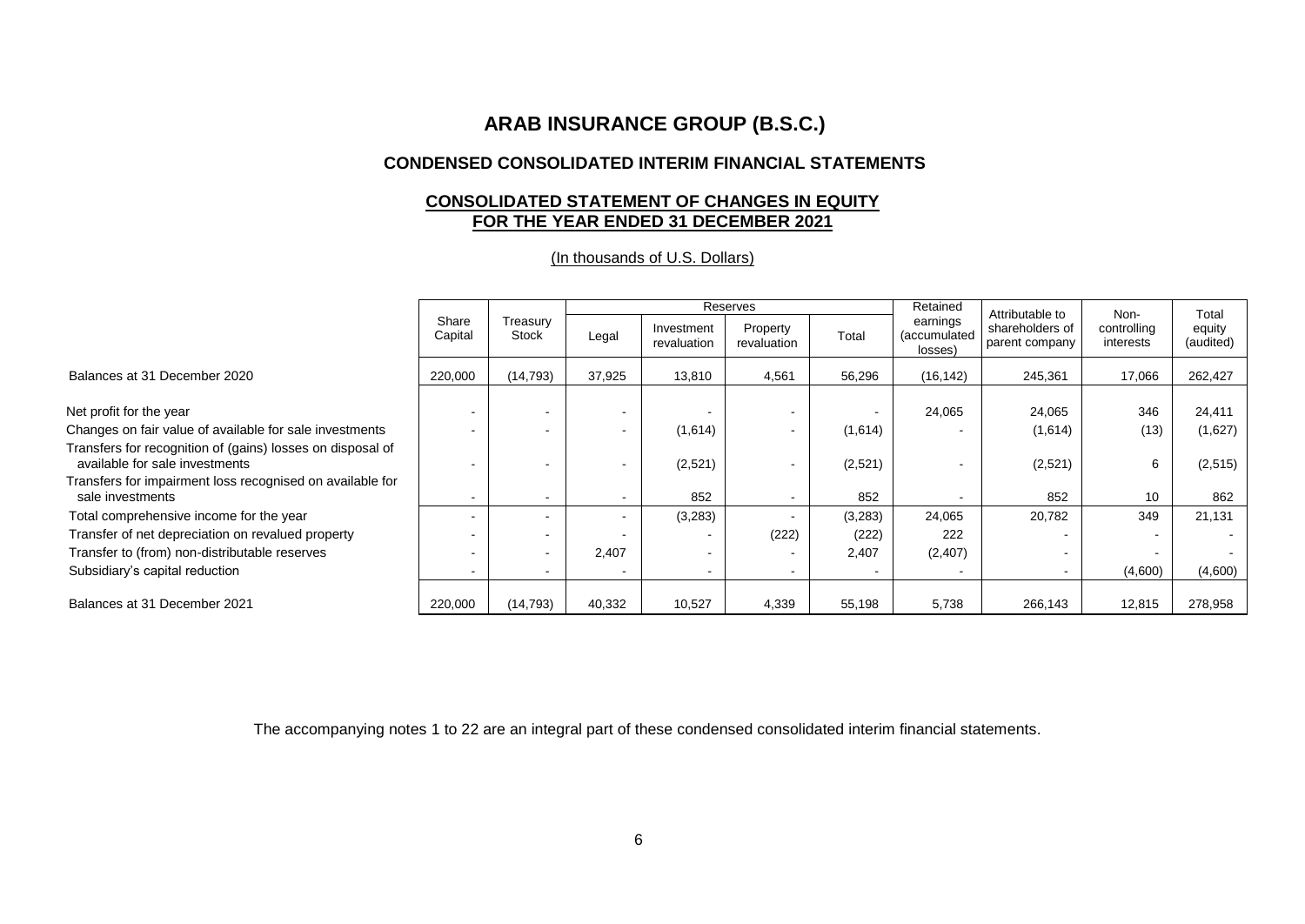#### **CONDENSED CONSOLIDATED INTERIM FINANCIAL STATEMENTS**

## **CONSOLIDATED STATEMENT OF CHANGES IN EQUITY FOR THE THREE MONTHS ENDED 31 MARCH 2021**

|                                                                                     | Share   |                   |                          | Reserves                  |                          |                | Accumulated              | Attributable to                   | Non-                     | Total                |
|-------------------------------------------------------------------------------------|---------|-------------------|--------------------------|---------------------------|--------------------------|----------------|--------------------------|-----------------------------------|--------------------------|----------------------|
|                                                                                     | capital | Treasury<br>stock | Legal                    | Investment<br>revaluation | Property<br>revaluation  | Total          | losses                   | shareholders of<br>parent company | controlling<br>interests | equity<br>(reviewed) |
| Balances at 31 December 2020                                                        | 220,000 | (14, 793)         | 37,925                   | 13,810                    | 4,561                    | 56,296         | (16, 142)                | 245,361                           | 17,066                   | 262,427              |
| Net profit for the period                                                           |         |                   |                          |                           |                          | $\blacksquare$ | 1,507                    | 1.507                             | $\blacksquare$           | 1,507                |
| Changes on fair value of available for sale<br>investments                          |         |                   | $\overline{\phantom{0}}$ | (1,018)                   | $\overline{\phantom{a}}$ | (1,018)        | $\overline{\phantom{0}}$ | (1,018)                           | (41)                     | (1,059)              |
| Transfers for recognition of gains on disposal of<br>available for sale investments |         |                   | $\overline{\phantom{0}}$ | (1,009)                   | $\overline{\phantom{a}}$ | (1,009)        |                          | (1,009)                           | (10)                     | (1,019)              |
| Transfers for impairment loss recognised on<br>available for sale investments       |         | $\blacksquare$    | $\overline{\phantom{0}}$ | 249                       | $\blacksquare$           | 249            | $\overline{\phantom{0}}$ | 249                               | 10                       | 259                  |
| Total comprehensive income for the period                                           |         |                   | $\overline{\phantom{0}}$ | (1,778)                   | $\blacksquare$           | (1,778)        | 1,507                    | (271)                             | (41)                     | (312)                |
| Transfer of net depreciation on revalued property                                   |         |                   | $\overline{\phantom{0}}$ |                           | (55)                     | (55)           | 55                       | $\overline{\phantom{a}}$          |                          |                      |
|                                                                                     |         |                   |                          |                           |                          |                |                          |                                   |                          |                      |
| Balances at 31 March 2021                                                           | 220,000 | (14, 793)         | 37,925                   | 12,032                    | 4,506                    | 54,463         | (14,580)                 | 245,090                           | 17.025                   | 262,115              |

#### (In thousands of U.S. Dollars)

The accompanying notes 1 to 22 are an integral part of these condensed consolidated interim financial statements.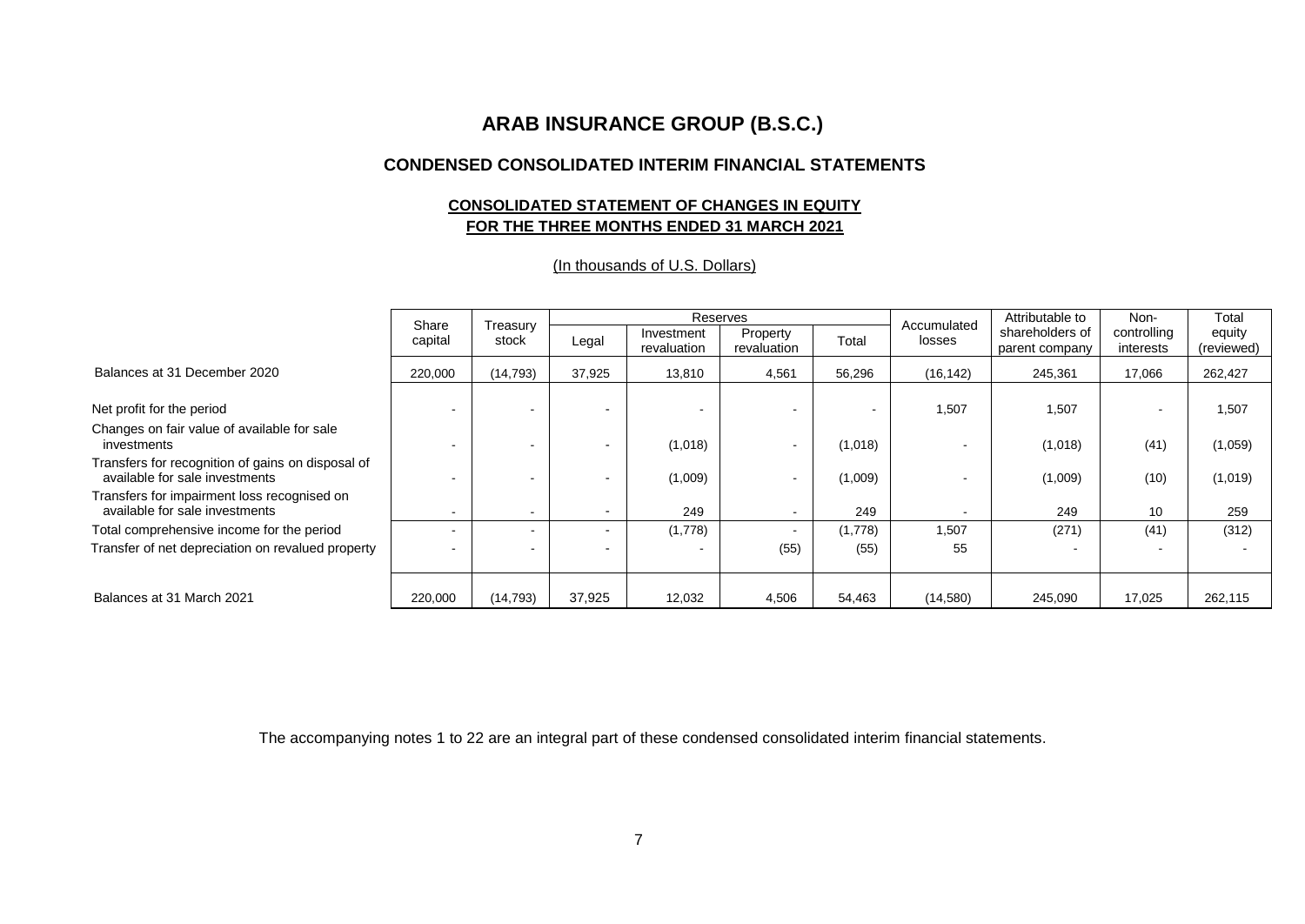## **ARAB INSURANCE GROUP (B.S.C.) CONDENSED CONSOLIDATED INTERIM FINANCIAL STATEMENTS**

#### **CONSOLIDATED STATEMENT OF CASH FLOWS FOR THE THREE MONTHS ENDED 31 MARCH 2022**

(In thousands of U.S. Dollars)

|                                                      |             | For the        | For the      | For the     |
|------------------------------------------------------|-------------|----------------|--------------|-------------|
|                                                      |             | financial      | financial    | year        |
|                                                      | <b>Note</b> | year-to-date   | year-to-date | ended       |
|                                                      |             | 31 March       | 31 March     | 31 December |
|                                                      |             | 2022           | 2021         | 2021        |
|                                                      |             | (reviewed)     | (reviewed)   | (audited)   |
| <b>CASH FLOWS FROM OPERATING ACTIVITIES</b>          |             |                |              |             |
| Premiums received                                    |             | 1,677          | 22,212       | 28,613      |
| Reinsurance premiums paid                            |             | (1, 134)       | (18, 158)    | (21, 947)   |
| Claims and acquisition costs paid                    |             | (29, 934)      | (50, 925)    | (147,660)   |
| Reinsurance receipts in respect of claims            |             | 22,239         | 26,235       | 72,762      |
| Investment income                                    |             | 11             | 73           | 43          |
| Interest received                                    |             | 268            | 382          | 1,872       |
| Operating expenses paid                              |             | (3,022)        | (2,639)      | (11, 716)   |
| Other (expenses) income, net                         |             | (575)          | (2,000)      | (3,319)     |
| Insurance deposits received (paid), net              |             | 827            | (1,907)      | 102         |
| Net cash used in operating activities                | 18          | (9,643)        | (26, 727)    | (81, 250)   |
| <b>CASH FLOWS FROM INVESTING ACTIVITIES</b>          |             |                |              |             |
| Maturity/sale of investments                         |             | 55,846         | 28,488       | 115,744     |
| Purchase of investments                              |             | (12, 045)      | (6, 240)     | (92, 173)   |
| Term deposits with bank                              |             | 33             |              | 18,473      |
| Interest received                                    |             | 1,881          | 2,004        | 7,398       |
| Investment income                                    |             | 116            | 1,311        | 2,572       |
| Collateralised cash deposits                         |             | 2,344          | 3,138        | 10,790      |
| Purchase of property and equipment                   |             | (22)           | (2)          | (5)         |
| Purchase of intangible assets                        |             | (17)           |              |             |
| Sale of associate / subsidiary                       |             |                |              | 90          |
| Net cash provided by investing activities            |             | 48,136         | 28,699       | 62,889      |
| <b>CASH FLOWS FROM FINANCING ACTIVITIES</b>          |             |                |              |             |
| Subsidiary's capital reduction - minority interests  |             |                |              | (4,600)     |
| Net cash used in financing activities                |             | $\blacksquare$ | $\mathbf{r}$ | (4,600)     |
| Net increase (decrease) in cash and cash equivalents |             | 38,493         | 1,972        | (22, 961)   |
| Effect of exchange rate on cash and cash equivalents |             | 1              | (4)          | (11)        |
| Cash and cash equivalents, beginning of period       |             | 40,464         | 63,436       | 63,436      |
| Cash and cash equivalents, end of period             |             | 78,958         | 65,404       | 40,464      |
| Term deposits with bank                              |             | 18,558         | 37,064       | 18,591      |
| Cash and bank balances, end of period                |             | 97,516         | 102,468      | 59,055      |

The accompanying notes 1 to 22 are an integral part of these condensed consolidated interim financial statements.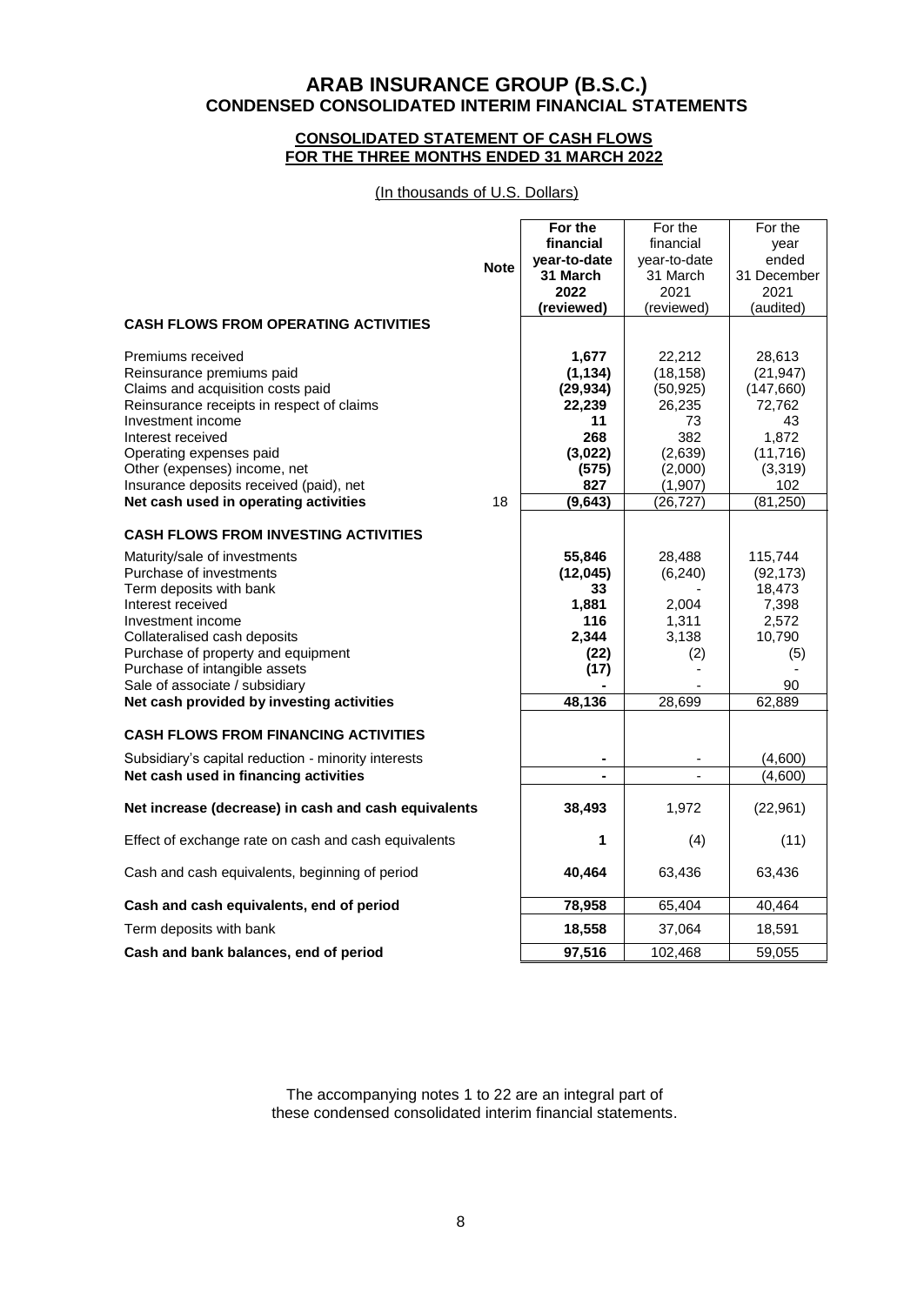#### **NOTES TO THE CONDENSED CONSOLIDATED INTERIM FINANCIAL STATEMENTS FOR THE THREE MONTHS ENDED 31 MARCH 2022**

#### **1. INCORPORATION AND PRINCIPAL ACTIVITY**

Arab Insurance Group (B.S.C.) (the "Company", "parent company") is an international insurance company registered as a Bahraini Shareholding Company having its registered office at Arig House, Manama, Kingdom of Bahrain. The parent company and its subsidiaries (the "Group") are involved in provision of general (non-life) and life reinsurance and related service activities.

The Board in its meeting held on 13 May 2019 resolved to recommend to the shareholders the cessation of the Company's underwriting activities. In an Extraordinary General Meeting held on 13 August 2020 the shareholders approved the Board's recommendation and placed the insurance portfolio in run-off. The Company has sought the approval of CBB to implement the resolution of the shareholders.

The board of directors expect the proposed run-off of the existing insurance portfolio to take more than 12 months and have assessed that the Company will continue to operate as a going concern for at least 12 months from the date of these condensed consolidated interim financial statements. Therefore, these condensed consolidated interim financial statements have been prepared on going concern basis.

#### **2. SIGNIFICANT ACCOUNTING POLICIES**

These condensed consolidated interim financial statements of the Group has been prepared in accordance with International Accounting Standard 34 (Interim Financial Reporting) which allows the interim financial statements to be prepared in condensed form. The condensed consolidated interim financial statements does not include all of the information required for full annual consolidated financial statements, and should be read in conjunction with the consolidated financial statements of the Group as at and for the year ended 31 December 2021.

The Group's condensed consolidated interim financial statements are presented in U.S. Dollars, which is its functional currency as its share capital and a significant proportion of its business, assets and liabilities are denominated in that currency.

The accounting policies and methods of computation are consistent with the most recent consolidated financial statements of the Group at 31 December 2021 that were prepared in accordance with International Financial Reporting Standards (IFRS). Comparative figures have been reclassified, where necessary, to conform to the current period's presentation.

The Group has adopted all new and revised IFRS and interpretations applicable for accounting periods beginning on or after 1 January 2022 except IFRS 9 Financial Instruments, for which the Group has applied the temporary exemption available under IFRS 4 Insurance Contracts. Accordingly, the Group will apply this standard for annual period beginning 1 January 2023. The impact of adopting these standards and interpretations is not significant on the Group's condensed consolidated interim financial statements.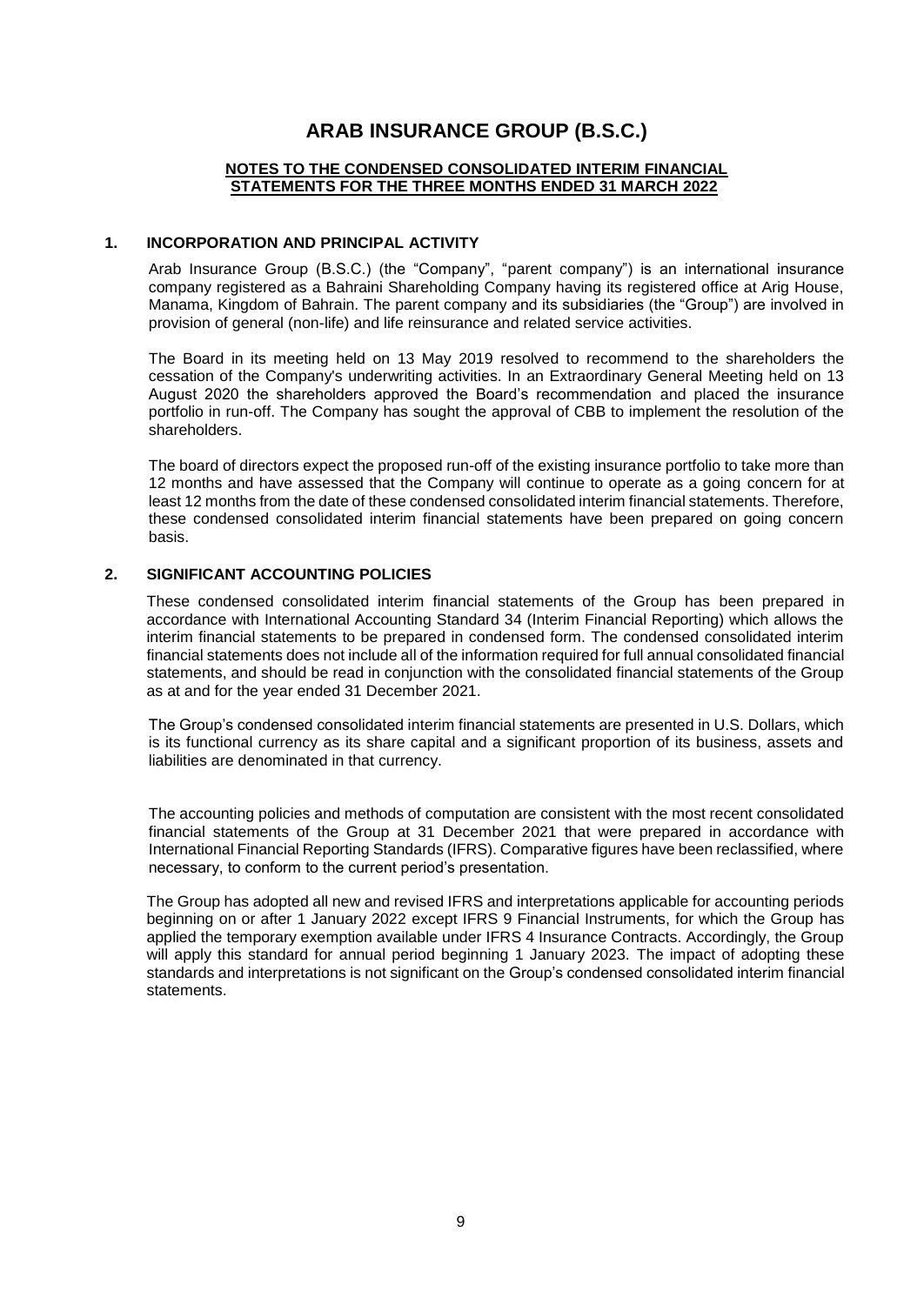#### **2. SIGNIFICANT ACCOUNTING POLICIES (CONTD.)**

#### *IMPACT OF COVID - 19*

On 11 March 2020, the Coronavirus (COVID-19) outbreak was declared a pandemic by the World Health Organization (WHO) and has rapidly evolved globally. COVID 19 has also brought about significant uncertainties in the global economic environment. Authorities have taken various measures to contain the spread including implementation of travel restrictions and quarantine measures.

The Board of Directors and management has been closely monitoring the impact of the COVID 19 developments on the Group's operations and financial position; including possible loss of revenue, impact on asset valuations, impairment etc. The Group has also put in place contingency measures, which include but are not limited to enhancing and testing of business continuity plans.

#### *RUSSIA – UKRAINE CONFLICT*

The current ongoing conflict between Russia - Ukraine has triggered a global economic disruption and has, amongst other impacts, led to increased volatility in financial markets and commodity prices due to disruption of supply chain which may affect a broad range of entities across different jurisdictions and industries.

The management has carried out an assessment of its portfolio and has concluded that it does not have any material exposures to / from the impacted countries. However, potential for indirect exposures continue to exist. At this stage it is difficult to quantify the full impact of this conflict since it depends largely on the nature and duration of uncertain and unpredictable events, such as further military action, additional sanctions, and reactions to ongoing developments by global financial markets. The management will continue to closely monitor impact of this evolving situation on its portfolio to assess indirect impact, if any.

In preparing the condensed consolidated interim financial statements, judgements made by Board of Directors and management in applying the Group's accounting policies and sources of estimation are subject to uncertainty regarding the potential impacts of the current economic volatility and these are considered to represent management's best assessment based on available or observable information.

The preparation of the condensed consolidated interim financial statements require management to make judgements, estimates and assumptions that affect the application of accounting policies and the reported amounts of assets and liabilities, income and expense. Actual results may differ from these estimates. In preparing these condensed consolidated interim financial statements, the significant judgements made by the management in applying the Group's accounting policies and the key sources of estimation uncertainty were the same as those that applied to the consolidated financial statements for the year ended 31 December 2021.

#### **3. MANAGEMENT OF RISKS**

The Group's activities expose it to a variety of financial and other risks: market risk (including foreign exchange risk, price risk and interest rate risk), credit risk, underwriting risk and liquidity risk.

These condensed consolidated interim financial statements do not include all financial risk management information and disclosures required in the annual consolidated financial statements, and should be read in conjunction with the Group's consolidated financial statements as at 31 December 2021.

There have been no changes in the risk management function since the year end or in any risk management policies.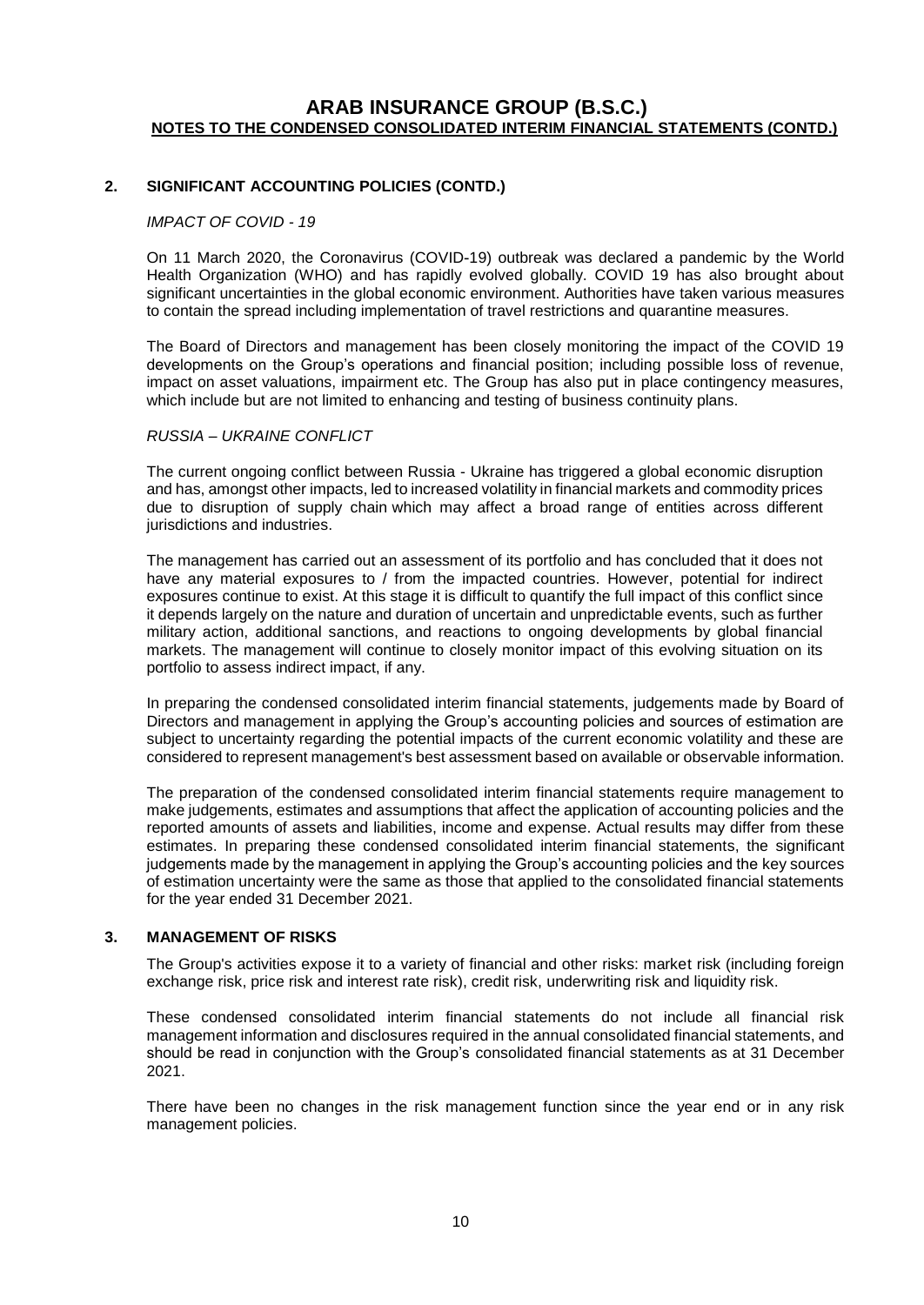#### **4. A. INVESTMENTS**

|                                                             | <b>US\$ '000</b> |                |          |  |
|-------------------------------------------------------------|------------------|----------------|----------|--|
|                                                             | 31 March         | 31 December    | 31 March |  |
|                                                             | 2022             | 2021           | 2021     |  |
| At fair value through profit or loss                        |                  |                |          |  |
|                                                             |                  |                |          |  |
| <b>Held for trading</b><br>Common stock of listed companies | 95               | $\blacksquare$ | 14,739   |  |
|                                                             | 95               | $\overline{a}$ | 14,739   |  |
| Designated at fair value on initial                         |                  |                |          |  |
| recognition                                                 |                  |                |          |  |
| Debt securities                                             |                  |                |          |  |
| Investment grade                                            | 94,366           | 99,312         | 102,957  |  |
| Other                                                       | 5,523            | 6,105          | 10,456   |  |
|                                                             | 99,889           | 105,417        | 113,413  |  |
| <b>Held to maturity</b>                                     |                  |                |          |  |
|                                                             |                  |                |          |  |
| Debt securities                                             |                  |                |          |  |
| Investment grade                                            | 6,008            | 6,002          | 3,958    |  |
| Other                                                       | 8,060            | 8,060          | 3,972    |  |
|                                                             | 14,068           | 14,062         | 7,930    |  |
| <b>Available for sale</b>                                   |                  |                |          |  |
| Debt securities                                             |                  |                |          |  |
| Supra-nationals and OECD country                            |                  |                |          |  |
| governments                                                 | 27,216           | 27,850         | 5,009    |  |
| Investment grade                                            | 145,168          | 162,946        | 182,432  |  |
| Other                                                       | 64,498           | 96,494         | 85,995   |  |
| Common stock of unlisted companies                          | 2,926            | 3,205          | 3,283    |  |
| Other equity type investment                                | 13,526           | 14,111         | 16,907   |  |
|                                                             | 253,334          | 304,606        | 293,626  |  |
|                                                             |                  |                |          |  |
| <b>Loans and receivables</b>                                | 254              | 360            | 268      |  |
|                                                             |                  |                |          |  |
| <b>Investment in associate</b>                              | 525              | 525            | 491      |  |
|                                                             | 368,165          | 424,970        | 430,467  |  |
|                                                             |                  |                |          |  |

Debt securities amounting to US\$ nil (31 December 2021: US\$ 18.2 million; 31 March 2021: US\$ 48.3 million) have been pledged as security for reinsurance guarantees.

## **B. COMMITMENTS OUTSTANDING**

The Group has commitments in respect of uncalled capital in available for sale investments amounting to US\$ 7.7 million (31 December 2021: US\$ 7.7 million; 31 March 2021: US\$ 6.7 million).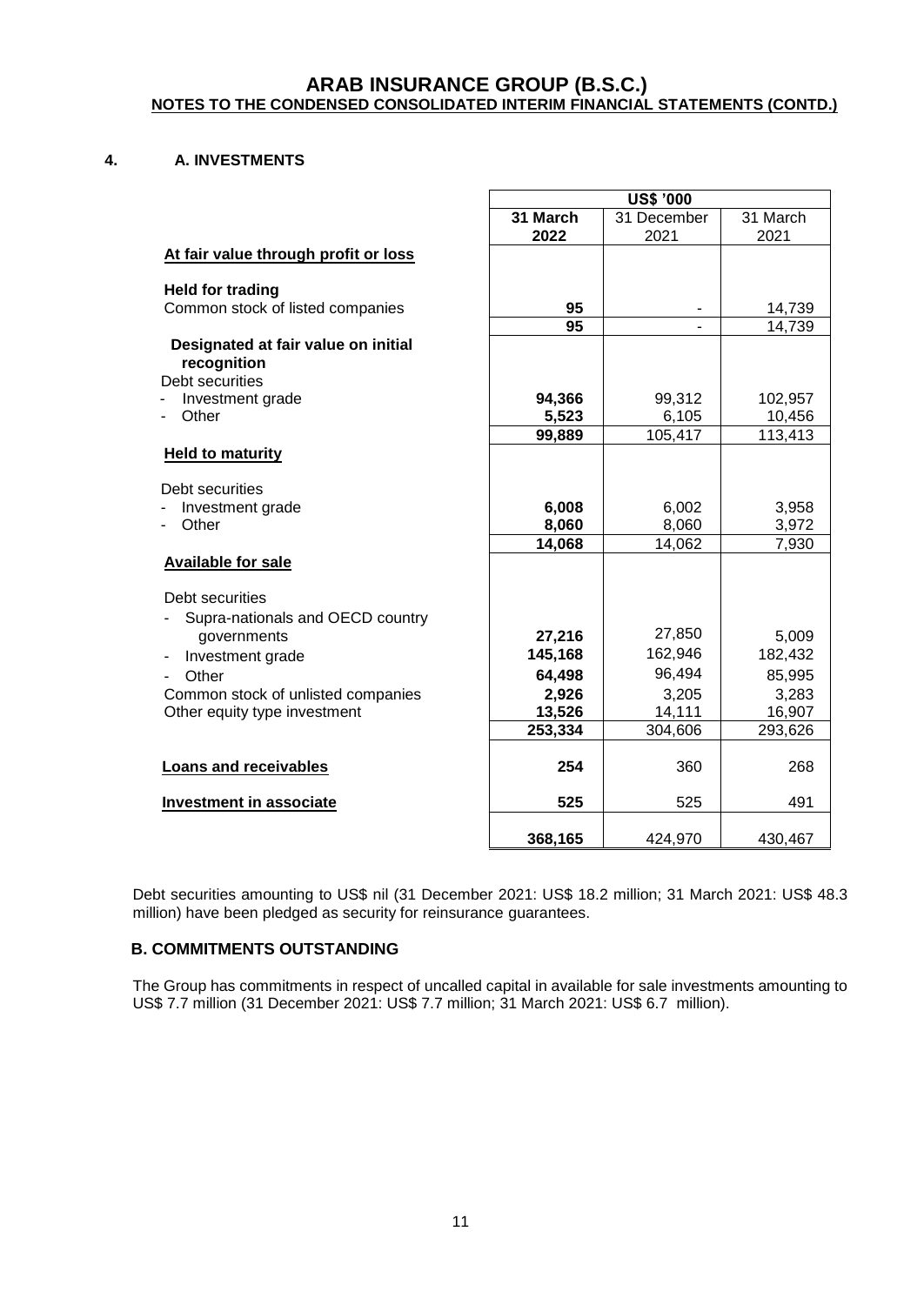#### **5. ACCRUED INCOME**

|                            |          | <b>US\$ '000</b> |          |  |  |  |
|----------------------------|----------|------------------|----------|--|--|--|
|                            | 31 March | 31 December      | 31 March |  |  |  |
|                            | 2022     | 2021             | 2021     |  |  |  |
| Accrued insurance premiums | 799      | 404              | 1,417    |  |  |  |
| Accrued interest           | 1,611    | 1.744            | 2,095    |  |  |  |
|                            | 2,410    | 2,148            | 3,512    |  |  |  |

## **6. REINSURERS' SHARE OF TECHNICAL PROVISIONS**

- Claims outstanding
- Unreported claims
- Deferred retrocession premium reserve

#### **Life insurance business**

- Claims outstanding
- Unreported claims

|          | <b>US\$ '000</b> |          |  |  |  |  |  |
|----------|------------------|----------|--|--|--|--|--|
| 31 March | 31 December      | 31 March |  |  |  |  |  |
| 2022     | 2021             | 2021     |  |  |  |  |  |
|          |                  |          |  |  |  |  |  |
| 21,075   | 21,007           | 29,475   |  |  |  |  |  |
| 14,746   | 16,848           | 27,323   |  |  |  |  |  |
| 315      | 645              | 495      |  |  |  |  |  |
| 36,136   | 38,500           | 57,293   |  |  |  |  |  |
|          |                  |          |  |  |  |  |  |
|          |                  |          |  |  |  |  |  |
| 14       | 15               | 16       |  |  |  |  |  |
| 1        |                  | 23       |  |  |  |  |  |
| 15       | 16               | 39       |  |  |  |  |  |
| 36,151   | 38,516           | 57.332   |  |  |  |  |  |

#### **7. OTHER ASSETS**

|                                | <b>US\$ '000</b> |             |          |  |  |  |
|--------------------------------|------------------|-------------|----------|--|--|--|
|                                | 31 March         | 31 December | 31 March |  |  |  |
|                                | 2022             | 2021        | 2021     |  |  |  |
| Intangible assets:             |                  |             |          |  |  |  |
| - Computer software            | 9,994            | 9,977       | 9,977    |  |  |  |
|                                | 9,994            | 9,977       | 9,977    |  |  |  |
| Less: Accumulated amortisation | (9,652)          | (9,648)     | (9,633)  |  |  |  |
|                                | 342              | 329         | 344      |  |  |  |
| Other assets                   |                  |             |          |  |  |  |
| - Collateralised cash deposits | 12,267           | 14,611      | 22,369   |  |  |  |
| - Other receivables            | 6,416            | 5,996       | 11,159   |  |  |  |
| - Prepayments                  | 544              | 486         | 576      |  |  |  |
|                                | 19,227           | 21,093      | 34,104   |  |  |  |
|                                | 19,569           | 21,422      | 34,448   |  |  |  |

 $\mathsf{r}$ 

Collateralised cash deposits have been pledged as security for reinsurance trust agreements, and guarantees.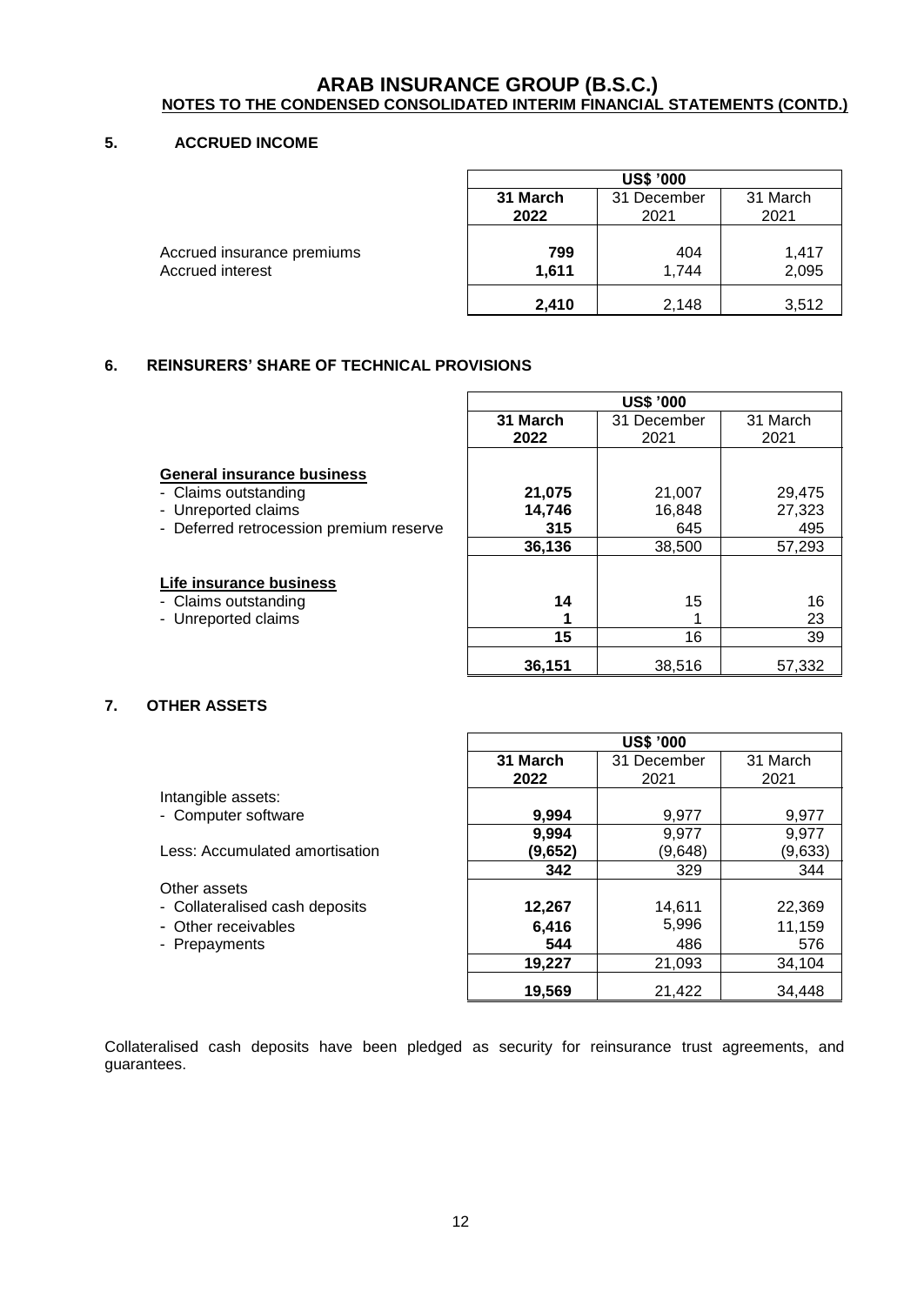#### **8. INVESTMENT PROPERTY**

|                              | <b>US\$ '000</b>                    |       |       |  |  |  |
|------------------------------|-------------------------------------|-------|-------|--|--|--|
|                              | 31 March<br>31 March<br>31 December |       |       |  |  |  |
|                              | 2022                                | 2021  | 2021  |  |  |  |
| Carrying value at 1 January  | 4,622                               | 4,622 | 4,622 |  |  |  |
| Reversal of Impairment       | $\blacksquare$                      | 143   |       |  |  |  |
| Depreciation                 | (37)                                | (143) | (36)  |  |  |  |
| Carrying value at period-end | 4.585                               | 4,622 | 4.586 |  |  |  |

Investment property is carried at cost less accumulated depreciation and impairment. The carrying value of investment property approximates its fair value as at 31 March 2022 and fair value measurement has been categorised as Level 3.

#### **9. PROPERTY and EQUIPMENT**

|                                    | <b>US\$ '000</b> |             |           |  |  |  |
|------------------------------------|------------------|-------------|-----------|--|--|--|
|                                    | 31 March         | 31 December | 31 March  |  |  |  |
|                                    | 2022             | 2021        | 2021      |  |  |  |
| Land                               | 2,080            | 2,080       | 2,080     |  |  |  |
| <b>Building</b>                    | 9,833            | 9,833       | 9,459     |  |  |  |
| Furniture & fixtures               | 6,921            | 6,921       | 6,921     |  |  |  |
| Hardware                           | 2,380            | 2,360       | 2,414     |  |  |  |
| Office equipment                   | 448              | 447         | 818       |  |  |  |
| <b>Others</b>                      | 397              | 397         | 397       |  |  |  |
| Less: Accumulated depreciation and | 22,059           | 22,038      | 22,089    |  |  |  |
| Impairment                         | (317)            | (222)       | (87)      |  |  |  |
| <b>Building</b>                    | (6,906)          | (6,906)     | (6,905)   |  |  |  |
| Furniture & fixtures               | (2, 354)         | (2, 351)    | (2,398)   |  |  |  |
| Hardware                           | (446)            | (446)       | (452)     |  |  |  |
| Office equipment                   | (291)            | (388)       | (348)     |  |  |  |
| <b>Others</b>                      | (10, 314)        | (10, 313)   | (10, 190) |  |  |  |
|                                    | 11,745           | 11,725      | 11,899    |  |  |  |

Land and Building comprise the head office property owned and occupied by the Company since 1984. Building also includes portion of office premises of Takaful Re Limited which is used for administration purpose.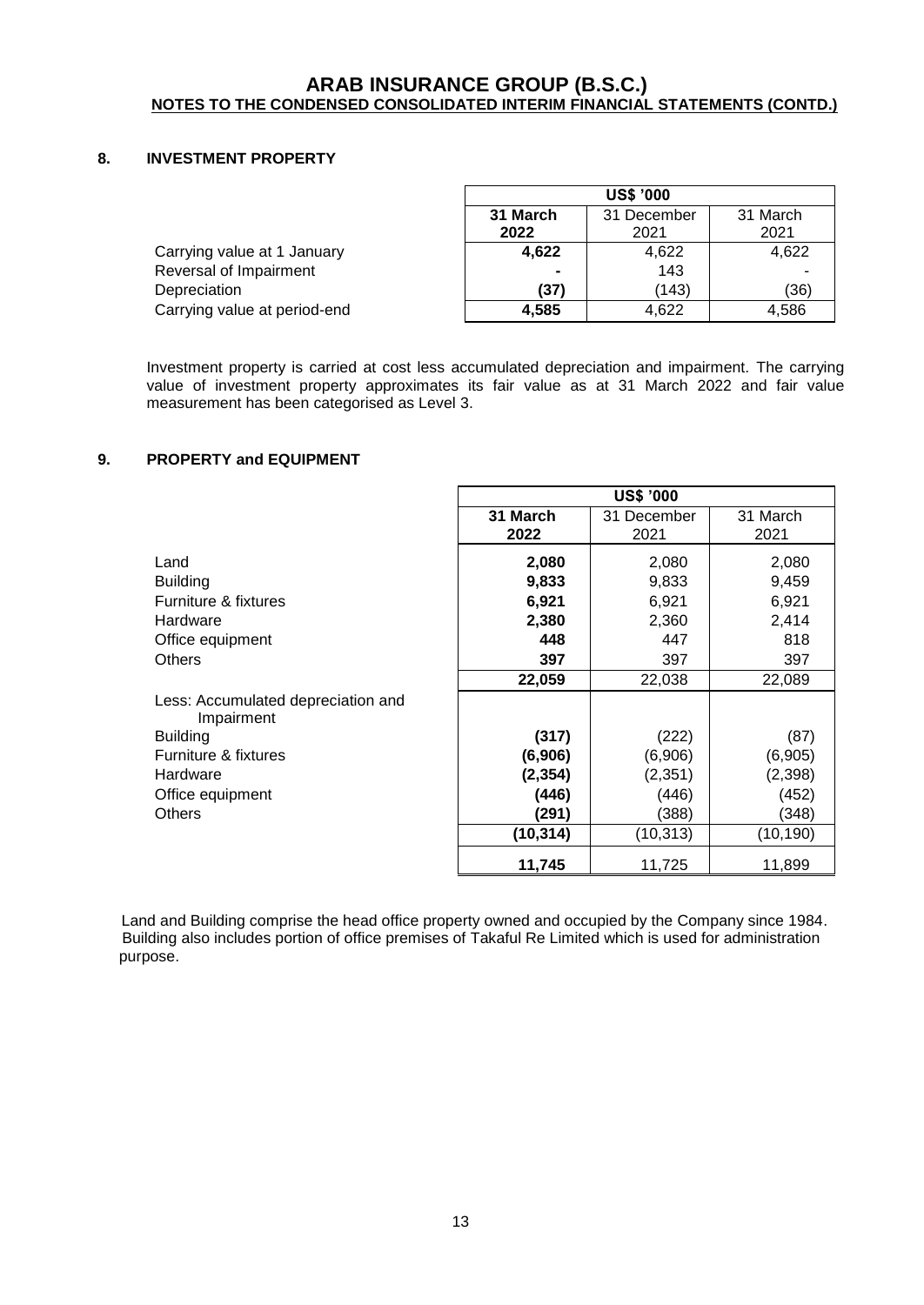#### **10. TECHNICAL PROVISIONS**

|                                   | <b>US\$ '000</b> |             |          |  |  |  |
|-----------------------------------|------------------|-------------|----------|--|--|--|
|                                   | 31 March         | 31 December | 31 March |  |  |  |
|                                   | 2022             | 2021        | 2021     |  |  |  |
| <b>General insurance business</b> |                  |             |          |  |  |  |
| Claims outstanding                | 138,019          | 142,545     | 187,929  |  |  |  |
| Unreported losses                 | 67,368           | 78,372      | 127,265  |  |  |  |
| Unearned premiums                 | 2,396            | 3,956       | 12,435   |  |  |  |
|                                   | 207,783          | 224,873     | 327,629  |  |  |  |
| Life insurance business           |                  |             |          |  |  |  |
| Claims outstanding                | 9,991            | 10,973      | 11,977   |  |  |  |
| Unreported losses<br>٠            | 20,553           | 19,767      | 21,412   |  |  |  |
| Unearned premiums                 | 15               | 165         | 323      |  |  |  |
|                                   | 30,559           | 30.905      | 33,712   |  |  |  |
|                                   | 238,342          | 255,778     | 361.341  |  |  |  |

#### **11. OTHER LIABILITIES**

|                                                                                                                                                                                                                 | <b>US\$ '000</b>                                          |                                                         |                                                            |  |  |  |
|-----------------------------------------------------------------------------------------------------------------------------------------------------------------------------------------------------------------|-----------------------------------------------------------|---------------------------------------------------------|------------------------------------------------------------|--|--|--|
|                                                                                                                                                                                                                 | 31 March                                                  | 31 December                                             | 31 March                                                   |  |  |  |
|                                                                                                                                                                                                                 | 2022                                                      | 2021                                                    | 2021                                                       |  |  |  |
| Provision for probable loss estimates in<br>subsidiary (note 21 (iii))<br>Non-reinsurance payables<br>Post-employment benefits<br>Accrued expense<br>Dividends payable<br>Reinsurance premiums accrued<br>Other | 7,613<br>7,398<br>5,085<br>5,794<br>5,187<br>1,219<br>853 | 7,613<br>6,990<br>5,436<br>6.719<br>234<br>1,219<br>882 | 13,462<br>7,974<br>6,771<br>5,886<br>321<br>1,189<br>1,200 |  |  |  |
|                                                                                                                                                                                                                 | 33,149                                                    | 29,093                                                  | 36,803                                                     |  |  |  |

#### **12. SEGMENT INFORMATION**

The Group's reinsurance business consists of two main business segments, Non-life and Life. Non-life business primarily consists of Property, Engineering, Marine, Accident, Whole Account and Other classes. Life business mainly involves short term group life policies and long term life policies. Life portfolio does not contain investment linked policies. All operating segments' operating results are reviewed regularly by the management to make decisions about resources to be allocated to the segment and assess its performance for which discrete financial information is available. Segment assets and liabilities are reviwed by management only on aggregate basis.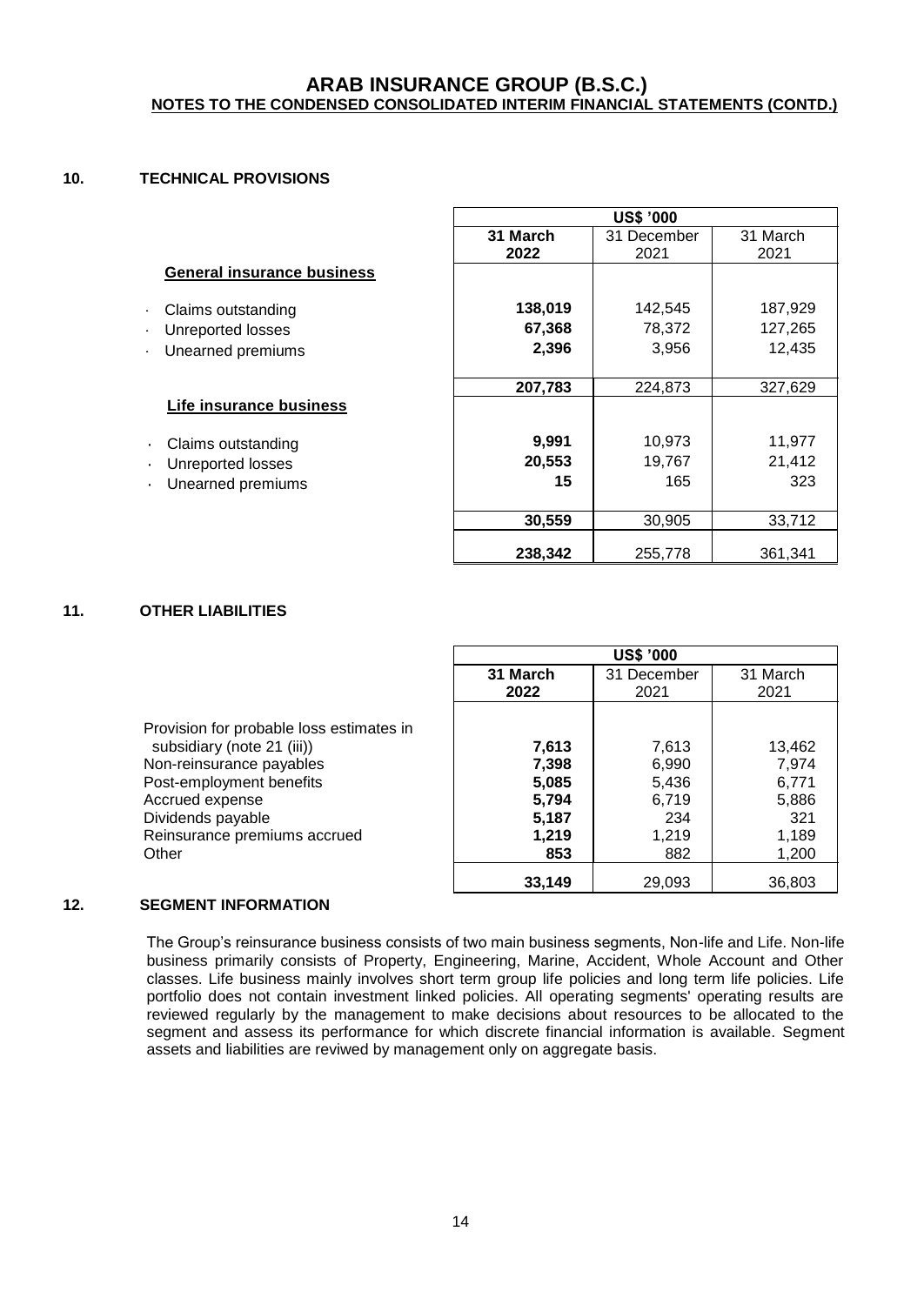## **12. SEGMENT INFORMATION (CONTD.)**

**- ANALYSIS OF REVENUE BY PRIMARY BUSINESS SEGMENT:**

|                                                           | <b>US\$ '000</b> |                            |                 |                 |                  |               |            |                  |              |
|-----------------------------------------------------------|------------------|----------------------------|-----------------|-----------------|------------------|---------------|------------|------------------|--------------|
|                                                           |                  | Period ended 31 March 2022 |                 |                 |                  |               |            |                  |              |
|                                                           |                  |                            |                 | Non-life        |                  |               | Life       |                  |              |
|                                                           | <b>Property</b>  | <b>Engineering</b>         | <b>Marine</b>   | <b>Accident</b> | Whole<br>account | <b>Others</b> | Short term | Long term        | <b>Total</b> |
| <b>REVENUES:</b>                                          |                  |                            |                 |                 |                  |               |            |                  |              |
| Gross premiums written                                    | 231              | (49)                       | (33)            |                 | 621              | (105)         | 5          | 20               | 690          |
| Outward reinsurance premiums                              | (10)             | (184)                      |                 | $\mathbf{2}$    | (1.064)          |               |            | (12)             | (1, 268)     |
| Change in unearned premiums - gross                       |                  | 103                        |                 | 27              | 1,822            | 432           |            | 150              | 2,534        |
| Change in unearned premiums - reinsurance                 |                  | (1)                        |                 |                 | (796)            |               |            |                  | (797)        |
| Net earned premiums                                       | 221              | (131)                      | (33)            | $\overline{29}$ | 583              | 327           | 5          | 158              | 1,159        |
| Investment income attributable to insurance funds         | (500)            | (63)                       | (63)            | (74)            | (50)             | (212)         | (230)      | (102)            | (1, 294)     |
|                                                           | (279)            | (194)                      | (96)            | (45)            | $\overline{533}$ | 115           | (225)      | 56               | (135)        |
| <b>COSTS AND EXPENSES:</b>                                |                  |                            |                 |                 |                  |               |            |                  |              |
| Gross claims paid                                         | (841)            | (1,949)                    | (363)           | (121)           | (24,061)         | (422)         | (307)      | (3)              | (28,067)     |
| Claims recovered from reinsurers                          | 28               | 131                        | 23              | 5               | 7,513            |               |            |                  | 7,700        |
| Change in provision for outstanding claims - gross        | 1,225            | 1,113                      | 460             | 695             | 9,879            | 232           | 960        | 22               | 14,586       |
| Change in provision for outstanding claims - reinsurance  | (62)             | (115)                      | (47)            | (46)            | (2, 531)         | (1)           |            |                  | (2,802)      |
| Change in provision for unreported losses - gross         | 96               | 2,417                      | 198             | 701             | 15,459           | 442           | (333)      | (453)            | 18,527       |
| Change in provision for unreported losses - reinsurance   | 6                | (95)                       | (31)            | $\mathbf{2}$    | (4, 422)         | (2)           |            |                  | (4, 542)     |
| <b>Claims and related expenses</b>                        | 452              | 1,502                      | 240             | 1,236           | 1,837            | 249           | 320        | (434)            | 5,402        |
|                                                           |                  |                            |                 |                 |                  |               |            |                  |              |
| Policy acquisition costs                                  | 217              | 121                        | 28              | 57              | (227)            | 17            | 106        |                  | 319          |
| Policy acquisition costs recovered from reinsurers        |                  | 13                         | 15              | (1)             |                  |               |            |                  | 28           |
| Change in deferred policy acquisition costs - gross       |                  | (23)                       |                 | (6)             |                  | (1)           |            | (1)              | (31)         |
| Change in deferred policy acquisition costs - reinsurance |                  |                            |                 |                 |                  |               |            |                  |              |
| <b>Policy acquisition costs</b>                           | $\overline{218}$ | $\frac{111}{111}$          | $\overline{43}$ | 50              | (227)            | 16            | 106        | $\overline{(1)}$ | 316          |
| Operating expenses                                        | (442)            | (232)                      | (141)           | (91)            | (12)             | (197)         | (127)      | (23)             | (1, 265)     |
| <b>Underwriting result</b>                                | (51)             | 1,187                      | 46              | 1,150           | 2,131            | 183           | 74         | (402)            | 4,318        |
|                                                           |                  |                            |                 |                 |                  |               |            |                  |              |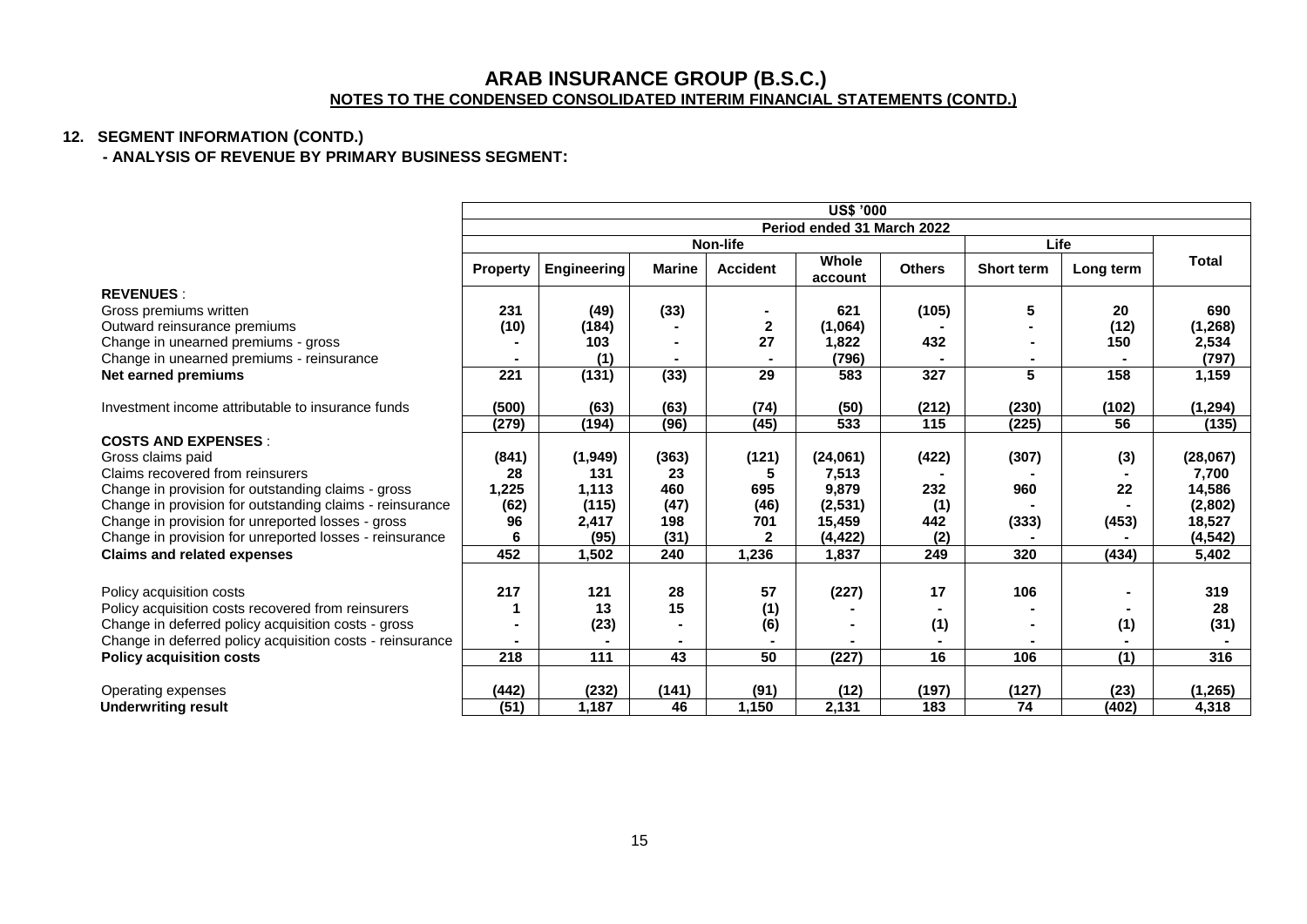#### **12. SEGMENT INFORMATION (CONTD.)** - **ANALYSIS OF REVENUE BY PRIMARY BUSINESS SEGMENT:**

|                                                           | <b>US\$ '000</b> |             |          |                             |                  |                  |            |           |           |
|-----------------------------------------------------------|------------------|-------------|----------|-----------------------------|------------------|------------------|------------|-----------|-----------|
|                                                           |                  |             |          | Year ended 31 December 2021 |                  |                  |            |           |           |
|                                                           |                  |             |          | Non-life                    |                  |                  | Life       |           |           |
|                                                           | Property         | Engineering | Marine   | Accident                    | Whole<br>account | Others           | Short term | Long term | Total     |
| REVENUES:                                                 |                  |             |          |                             |                  |                  |            |           |           |
| Gross premiums written*                                   | (1, 134)         | (253)       | (1,285)  | (775)                       | 69               | (459)            | 222        | 146       | (3,469)   |
| Outward reinsurance premiums                              | (1, 121)         | (501)       | 66       | 26                          | 643              |                  | (17)       | (104)     | (999)     |
| Change in unearned premiums - gross                       | 49               | 2,584       | 255      | 243                         | 14,343           | 5,182            |            | 150       | 22,806    |
| Change in unearned premiums - reinsurance                 |                  | (207)       | (10)     |                             | (4, 321)         |                  |            |           | (4,538)   |
| Net earned premiums                                       | (2, 206)         | 1,623       | (974)    | (506)                       | 10,734           | 4,732            | 205        | 192       | 13,800    |
|                                                           |                  |             |          |                             |                  |                  |            |           |           |
| Investment income attributable to insurance funds         | 1,519            | 124         | 171      | 256                         | 19               | 1,054            | 803        | 323       | 4,269     |
|                                                           | (687)            | 1,747       | (803)    | (250)                       | 10,753           | 5,786            | 1,008      | 515       | 18,069    |
| <b>COSTS AND EXPENSES:</b>                                |                  |             |          |                             |                  |                  |            |           |           |
| Gross claims paid                                         | (10, 704)        | (6,983)     | (2, 493) | (833)                       | (66, 476)        | (4, 565)         | (2,203)    | (167)     | (94, 424) |
| Claims recovered from reinsurers                          | 416              | 590         | 319      | 47                          | 23,523           | 18               |            |           | 24,914    |
| Change in provision for outstanding claims - gross        | 9,958            | 5,286       | 5,880    | 1,283                       | 16,995           | 2,553            | 1,605      | (175)     | 43,385    |
| Change in provision for outstanding claims - reinsurance  | (538)            | (230)       | (297)    | (12)                        | (6, 222)         | (202)            | (2)        |           | (7,502)   |
| Change in provision for unreported losses - gross         | 9,768            | 4,565       | 3,891    | 1,916                       | 39,487           | 3,409            | 6,164      | (4, 164)  | 65,036    |
| Change in provision for unreported losses - reinsurance   | (426)            | (667)       | (223)    | (72)                        | (14, 235)        | (818)            | (7)        |           | (16, 448) |
| Claims and related expenses                               | 8,474            | 2,561       | 7,077    | 2,329                       | (6,928)          | 395              | 5,557      | (4, 504)  | 14,961    |
|                                                           |                  |             |          |                             |                  |                  |            |           |           |
| Policy acquisition costs                                  | 1,259            | 165         | 363      | 437                         | (3,842)          | 238              | (196)      | 67        | (1,509)   |
| Policy acquisition costs recovered from reinsurers        | 23               | (78)        | (36)     | (26)                        | 12               | $\frac{(1)}{35}$ |            |           | (106)     |
| Change in deferred policy acquisition costs - gross       | (14)             | (828)       | (70)     | (59)                        |                  |                  | ٠          | (2)       | (938)     |
| Change in deferred policy acquisition costs - reinsurance |                  | 82          | 3        |                             |                  |                  |            |           | 85        |
| Policy acquisition costs                                  | 1,268            | (659)       | 260      | 352                         | (3,830)          | 272              | (196)      | 65        | (2, 468)  |
|                                                           |                  |             |          |                             |                  |                  |            |           |           |
| Operating expenses                                        | (2, 388)         | (1, 214)    | (759)    | (497)                       | (102)            | (1,048)          | (709)      | (128)     | (6, 845)  |
| Underwriting result                                       | 6.667            | 2,435       | 5,775    | 1,934                       | (107)            | 5,405            | 5,660      | (4.052)   | 23,717    |

\*Gross premiums written are negative due to reversal of excess pipeline estimates of prior years and cessation of new business underwriting by the Company effective 13 August 2020.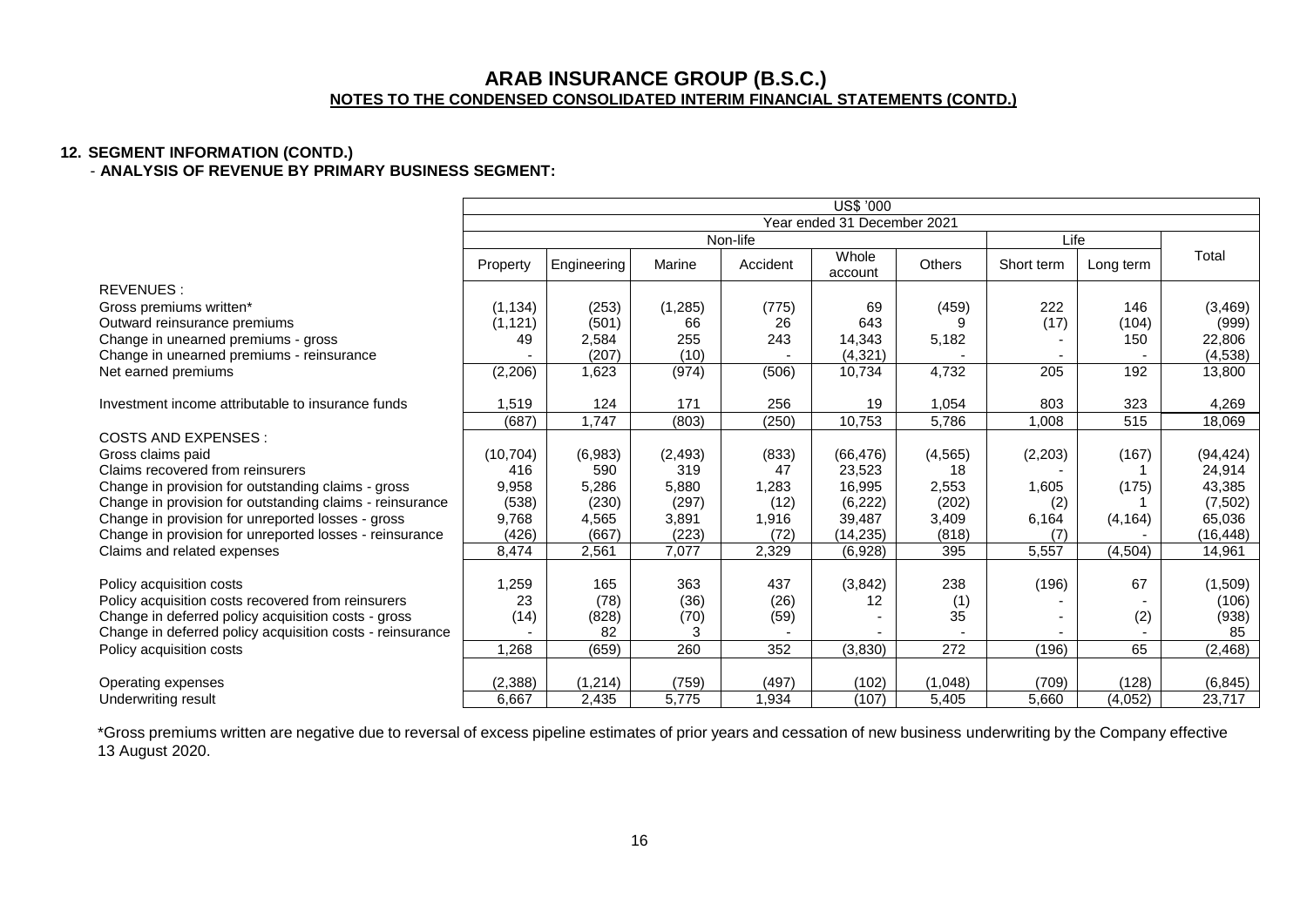#### **12. SEGMENT INFORMATION (CONTD.)** - **ANALYSIS OF REVENUE BY PRIMARY BUSINESS SEGMENT:**

|                                                         | US\$ '000                  |                 |          |                  |                  |          |            |           |           |
|---------------------------------------------------------|----------------------------|-----------------|----------|------------------|------------------|----------|------------|-----------|-----------|
|                                                         | Period ended 31 March 2021 |                 |          |                  |                  |          |            |           |           |
|                                                         |                            |                 |          | Non-life         |                  |          | Life       |           | Total     |
|                                                         | Property                   | Engineering     | Marine   | Accident         | Whole<br>account | Others   | Short term | Long term |           |
| REVENUES:                                               |                            |                 |          |                  |                  |          |            |           |           |
| Gross premiums written*                                 | 79                         | (623)           | (680)    | (214)            | (4, 843)         | (731)    | (95)       | 108       | (6,999)   |
| Outward reinsurance premiums                            | (315)                      | (62)            | 52       |                  | 3,260            |          | (19)       | (52)      | 2,868     |
| Change in unearned premiums - gross                     | 44                         | 922             | 149      | 108              | 12,247           | 1,150    |            | (11)      | 14,609    |
| Change in unearned premiums - reinsurance               |                            | (97)            | (5)      |                  | (4, 779)         |          |            |           | (4,881)   |
| Net earned premiums                                     | (192)                      | 140             | (484)    | (102)            | 5,885            | 419      | (114)      | 45        | 5,597     |
| Investment income attributable to insurance funds       | 572                        | 31              | 63       | 97               | 23               | 395      | 305        | 123       | 1,609     |
|                                                         | 380                        | $\frac{1}{171}$ | (421)    | $\overline{(5)}$ | 5,908            | 814      | 191        | 168       | 7,206     |
| <b>COSTS AND EXPENSES:</b>                              |                            |                 |          |                  |                  |          |            |           |           |
| Gross claims paid                                       | (4,507)                    | (2, 594)        | (1, 237) | (83)             | (21, 187)        | (2, 150) | (1,061)    | (10)      | (32, 829) |
| Claims recovered from reinsurers                        | 174                        | 180             | 171      | 14               | 10,806           | 5        |            |           | 11,350    |
| Change in provision for outstanding claims - gross      | 4,289                      | 1,844           | 2,139    | 309              | 2,922            | 796      | 425        |           | 12,725    |
| Change in provision for outstanding claims -            |                            |                 |          |                  |                  |          |            |           |           |
| reinsurance                                             | (85)                       | (315)           | (5)      | 31               | (5,699)          | (12)     |            |           | (6,085)   |
| Change in provision for unreported losses - gross       | 2,934                      | 561             | 433      | 213              | 11,953           | 1,974    | 2,905      | (2,550)   | 18,423    |
| Change in provision for unreported losses - reinsurance | (225)                      | (6)             | 57       |                  | (4,259)          | (779)    | 15         |           | (5, 197)  |
| Claims and related expenses                             | 2,580                      | (330)           | 1.558    | 484              | (5, 464)         | (166)    | 2,284      | (2, 559)  | (1,613)   |
|                                                         |                            |                 |          |                  |                  |          |            |           |           |
| Policy acquisition costs                                | 679                        | 436             | 358      | 206              | (1,613)          | 214      | 3          | (7)       | 276       |
| Policy acquisition costs recovered from reinsurers      | 36                         | (105)           | (34)     | (7)              | 5                |          |            |           | (105)     |
| Change in deferred policy acquisition costs - gross     | (13)                       | (311)           | (33)     | (28)             |                  | 36       |            | (1)       | (350)     |
| Change in deferred policy acquisition costs -           |                            |                 |          |                  |                  |          |            |           |           |
| reinsurance                                             |                            | 40              | 2        |                  |                  |          |            |           | 43        |
| Policy acquisition costs                                | 702                        | 60              | 293      | 171              | (1,608)          | 251      | 3          | (8)       | (136)     |
|                                                         |                            |                 |          |                  |                  |          |            |           |           |
| Operating expenses                                      | (711)                      | (356)           | (220)    | (146)            | (26)             | (328)    | (280)      | (49)      | (2, 116)  |
| Underwriting result                                     | 2,951                      | (455)           | 1,210    | 504              | (1, 190)         | 571      | 2,198      | (2, 448)  | 3,341     |

\*Gross premiums written are negative due to reversal of excess pipeline estimates of prior years and cessation of new business underwriting by the Company effective 13 August 2020.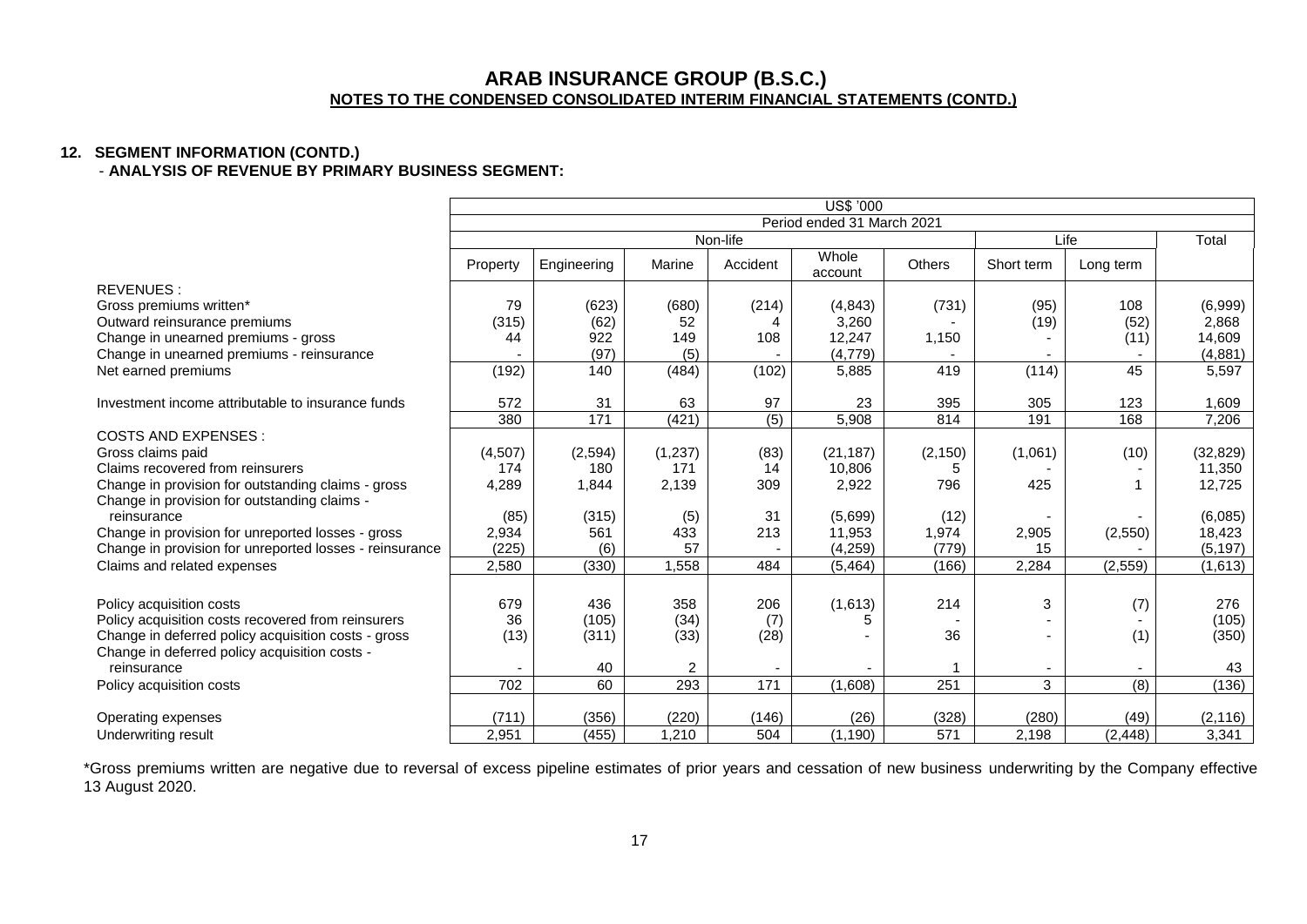## **13. INVESTMENT INCOME**

|                                                                                                                                                                                                                                                                                                                                                                                                                                                                | <b>US\$ '000</b>                             |                                                    |                                                       |                                                |                                                                |  |  |
|----------------------------------------------------------------------------------------------------------------------------------------------------------------------------------------------------------------------------------------------------------------------------------------------------------------------------------------------------------------------------------------------------------------------------------------------------------------|----------------------------------------------|----------------------------------------------------|-------------------------------------------------------|------------------------------------------------|----------------------------------------------------------------|--|--|
|                                                                                                                                                                                                                                                                                                                                                                                                                                                                |                                              | <b>Financial year-to-date</b>                      |                                                       | Financial                                      | Year                                                           |  |  |
|                                                                                                                                                                                                                                                                                                                                                                                                                                                                |                                              | 31 March 2022                                      |                                                       | year-to-date                                   | ended                                                          |  |  |
|                                                                                                                                                                                                                                                                                                                                                                                                                                                                | <b>Insurance</b>                             | Shareholders'                                      | <b>Total</b>                                          | 31 March                                       | 31 December                                                    |  |  |
|                                                                                                                                                                                                                                                                                                                                                                                                                                                                | funds                                        | funds                                              |                                                       | 2021                                           | 2021                                                           |  |  |
| Interest income<br>- Investments designated<br>at fair value through<br>profit or loss<br>- Others<br>Realised (losses) gains on<br>available for sale<br>(Loss) gain on remeasurement<br>of investments at fair value<br>through profit or loss<br>- Held for trading investments<br>- Investments designated<br>at fair value through profit<br>or loss<br>Impairment loss - available for<br>sale<br>- Debt Securities<br>- Other<br>Income from associates | 88<br>741<br>(327)<br>(978)<br>(751)<br>(27) | 116<br>1,071<br>(387)<br>(1, 290)<br>(992)<br>(35) | 204<br>1,812<br>(714)<br>(2, 268)<br>(1, 743)<br>(62) | 252<br>2,207<br>1,019<br>471<br>(496)<br>(259) | 900<br>8,094<br>2,515<br>469<br>(973)<br>(416)<br>(446)<br>125 |  |  |
| Other                                                                                                                                                                                                                                                                                                                                                                                                                                                          | (40)                                         | (54)                                               | (94)                                                  | (373)                                          | (660)                                                          |  |  |
|                                                                                                                                                                                                                                                                                                                                                                                                                                                                | (1, 294)                                     | (1,571)                                            | (2,865)                                               | 2,821                                          | 9,608                                                          |  |  |

## **14. OPERATING EXPENSES**

| <b>US\$ '000</b>    |                               |              |              |             |  |  |  |
|---------------------|-------------------------------|--------------|--------------|-------------|--|--|--|
|                     | <b>Financial year-to-date</b> | Financial    | Year         |             |  |  |  |
|                     | 31 March 2022                 |              | year-to-date | ended       |  |  |  |
| <b>Underwriting</b> | Non-                          | <b>Total</b> | 31 March     | 31 December |  |  |  |
|                     | <b>Underwriting</b>           |              | 2021         | 2021        |  |  |  |
|                     |                               |              |              |             |  |  |  |
| 773                 | 564                           | 1,337        | 1,900        | 6,321       |  |  |  |
| 492                 | 312                           | 804          | 1,247        | 4,672       |  |  |  |
| 1,265               | 876                           | 2,141        | 3,147        | 10,993      |  |  |  |

**Salaries and benefits General and administration**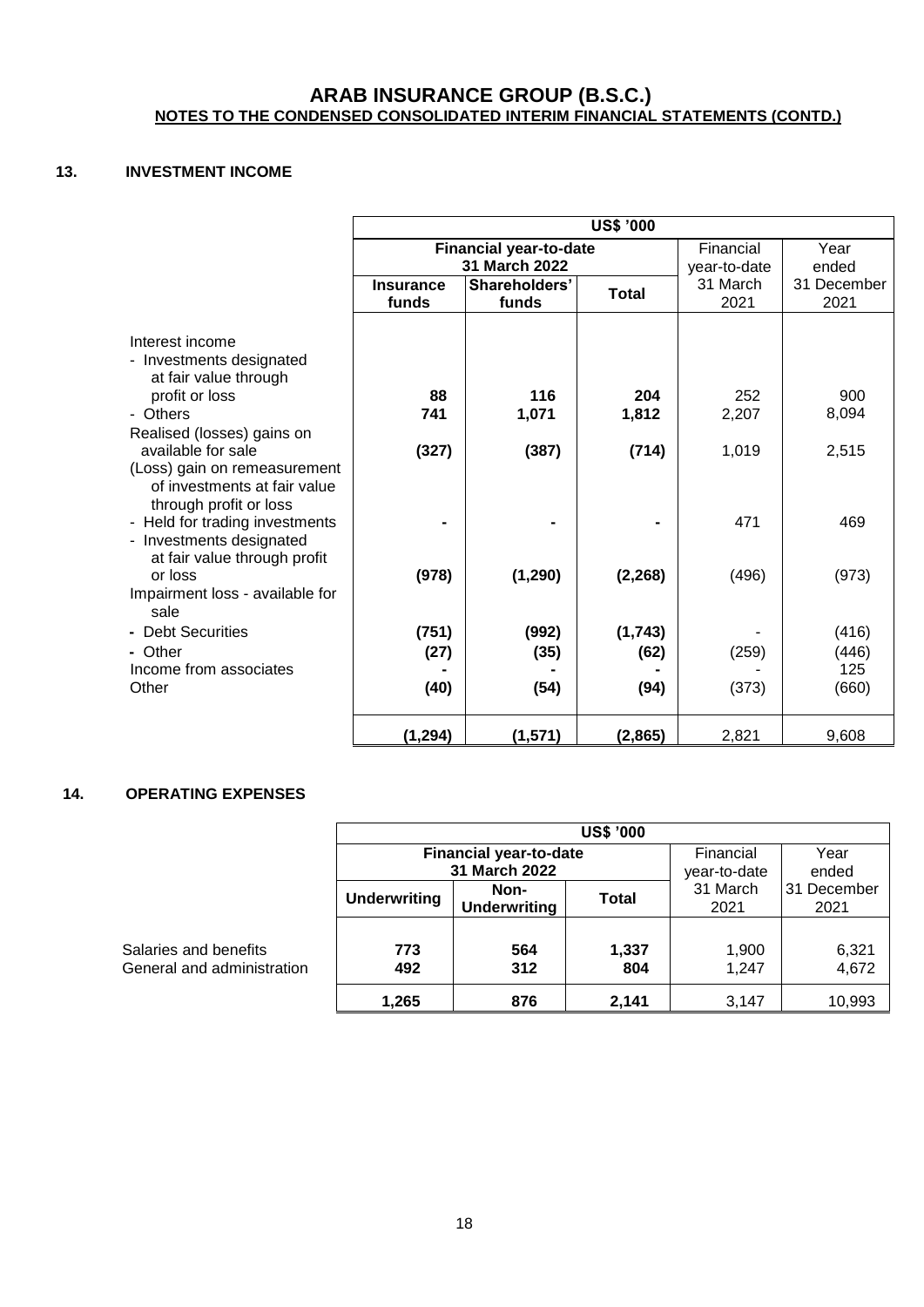## **15. OTHER INCOME**

|                                     | <b>US\$ '000</b> |              |             |  |  |  |  |
|-------------------------------------|------------------|--------------|-------------|--|--|--|--|
|                                     | <b>Financial</b> | Financial    | Year        |  |  |  |  |
|                                     | year-to-date     | year-to-date | ended       |  |  |  |  |
|                                     | 31 March         | 31 March     | 31 December |  |  |  |  |
|                                     | 2022             | 2021         | 2021        |  |  |  |  |
|                                     |                  |              |             |  |  |  |  |
| Third party administration services | 77               | 89           | 356         |  |  |  |  |
| Reversal of provisions              | 500              |              | 2,200       |  |  |  |  |
| Other                               | 288              | 193          | 911         |  |  |  |  |
|                                     |                  |              |             |  |  |  |  |
|                                     | 865              | 282          | 3,467       |  |  |  |  |

## **16. OTHER EXPENSES AND PROVISIONS**

|                                                                                                                    |                  | <b>US\$ '000</b> |             |
|--------------------------------------------------------------------------------------------------------------------|------------------|------------------|-------------|
|                                                                                                                    | <b>Financial</b> | Financial        | Year        |
|                                                                                                                    | year-to-date     | year-to-date     | ended       |
|                                                                                                                    | 31 March         | 31 March         | 31 December |
|                                                                                                                    | 2022             | 2021             | 2021        |
| Foreign exchange loss<br>Investment property impairment and<br>depreciation<br>(Write back) provision for doubtful | 26<br>37         | 2,195<br>36      | 2,772       |
| receivable & deposits                                                                                              |                  |                  | (24)        |
| Other, net                                                                                                         | 121              | 66               | 1,216       |
|                                                                                                                    | 184              | 2,297            | 3,964       |

#### **17. EARNINGS PER SHARE ATTRIBUTABLE TO SHAREHOLDERS**

Basic and diluted earnings per share has been computed as follows:

|                            |          | <b>Financial</b> | Financial    | Year        |
|----------------------------|----------|------------------|--------------|-------------|
|                            |          | year-to-date     | year-to-date | ended       |
|                            |          | 31 March         | 31 March     | 31 December |
|                            |          | 2022             | 2021         | 2021        |
| Weighted average number of |          |                  |              |             |
| shares outstanding         | '000     | 198,115          | 198,032      | 198,115     |
| Net profit                 | US\$'000 | 2,639            | 1,507        | 24,065      |
| Earnings per share         | US cents | 1.3              | 0.8          | 12.1        |
|                            |          |                  |              |             |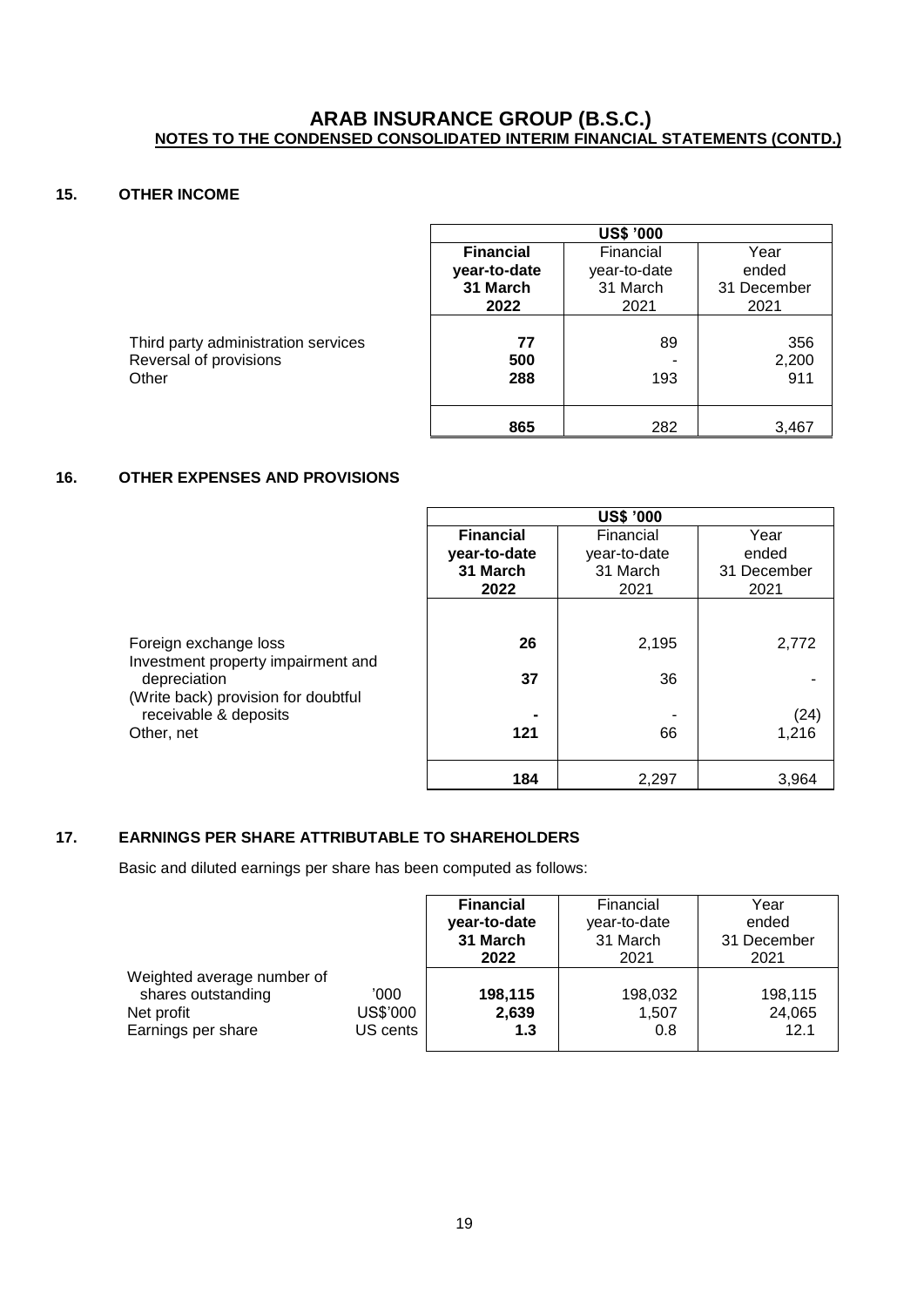## **18. RECONCILIATION OF NET RESULT TO CASH FLOWS FROM OPERATING ACTIVITIES**

|                                             | <b>US\$ '000</b>                      |              |             |  |
|---------------------------------------------|---------------------------------------|--------------|-------------|--|
|                                             | <b>Financial</b><br>Financial<br>Year |              |             |  |
|                                             | year-to-date                          | year-to-date | ended       |  |
|                                             | 31 March                              | 31 March     | 31 December |  |
|                                             | 2022                                  | 2021         | 2021        |  |
| Profit for the period                       | 2,552                                 | 1,507        | 24.411      |  |
| Change in insurance funds                   | (14, 104)                             | (30, 334)    | (113, 666)  |  |
| Change in insurance receivable/payable, net | (924)                                 | 2,029        | 12,790      |  |
| Change in accrued income                    | (262)                                 | 5.274        | 6,638       |  |
| Change in other assets/liabilities, net     | 3,095                                 | (5,203)      | (11, 423)   |  |
| Net cash used in operating activities       | (9,643)                               | (26,727)     | (81, 250)   |  |

## **19. RECONCILIATION OF LIABILITIES ARISING FROM FINANCING ACTIVITIES**

|                                                    | <b>US\$'000</b>  |                                    |  |
|----------------------------------------------------|------------------|------------------------------------|--|
|                                                    | <b>Dividends</b> | Non-controlling<br><b>Interest</b> |  |
| Balances at 31 December 2021                       | 234              | 12,815                             |  |
| Share of comprehensive income<br>Dividends payable | 4,953            | (285)                              |  |
| <b>Balances at 31 March 2022</b>                   | 5,187            | 12,530                             |  |
| Balances at 31 December 2020                       | 321              | 17,066                             |  |
| Share of comprehensive income                      |                  | (41)                               |  |
| Balances at 31 March 2021                          | 321              | 17,025                             |  |
| Balances at 31 December 2020                       | 321              | 17,066                             |  |
| Share of comprehensive income                      |                  | 349                                |  |
| Exchange adjustments on dividends                  | (87)             |                                    |  |
| Subsidiary's capital reduction                     |                  | (4,600)                            |  |
| Balances at 31 December 2021                       | 234              | 12,815                             |  |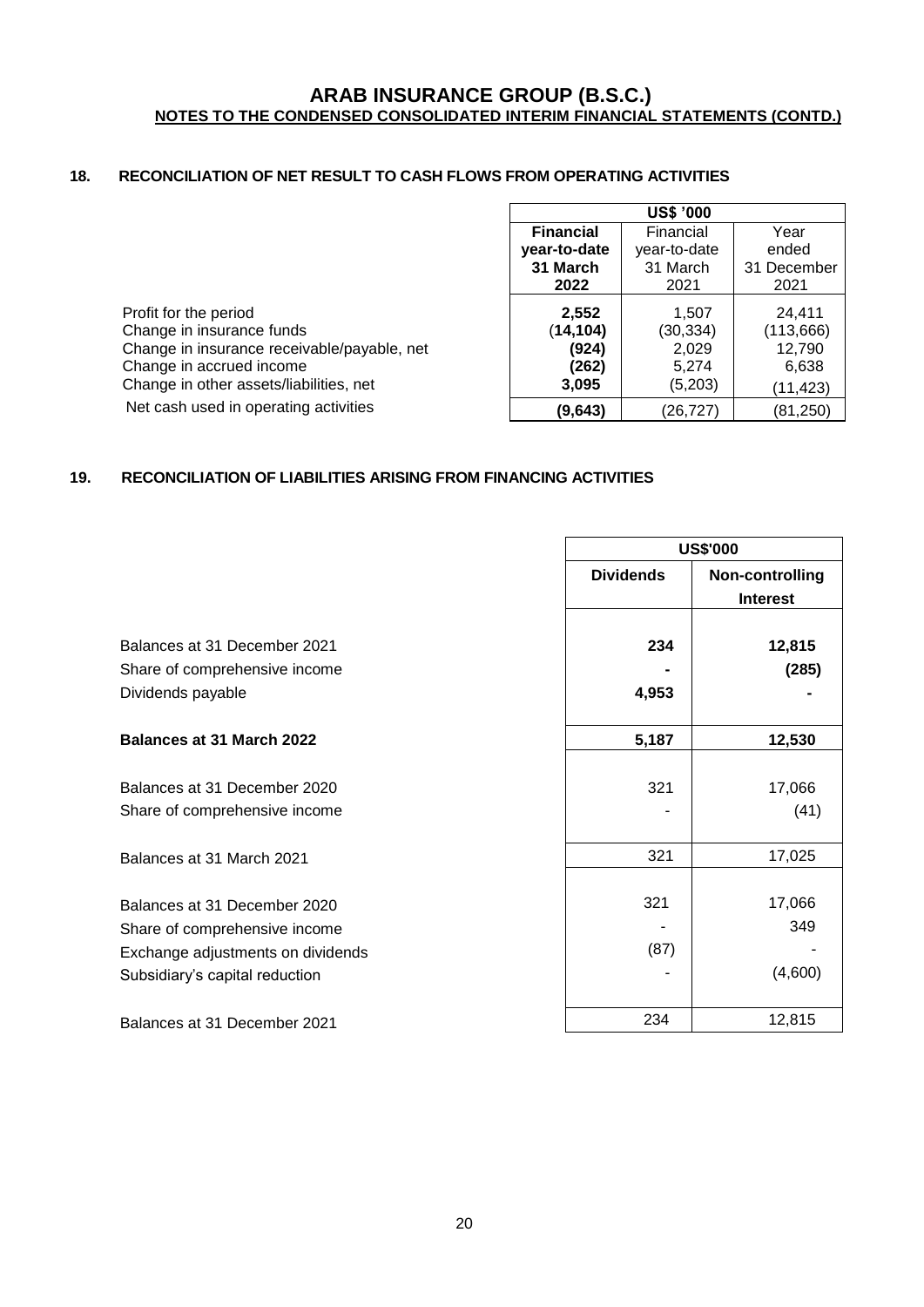## **20. FAIR VALUE DISCLOSURE**

The following table presents the fair values of the Group's financial instruments:

|                       | <b>US\$ '000</b><br>31 March 2022          |                          |                     |                       |                          |              |               |
|-----------------------|--------------------------------------------|--------------------------|---------------------|-----------------------|--------------------------|--------------|---------------|
|                       |                                            |                          |                     |                       |                          |              |               |
|                       |                                            |                          | <b>Book Value</b>   |                       |                          |              |               |
|                       | At fair value<br>through<br>profit or loss | Loans and<br>receivables | Held to<br>maturity | Available<br>for sale | <b>Amortised</b><br>cost | <b>Total</b> | Fair<br>value |
| <b>ASSETS</b>         |                                            |                          |                     |                       |                          |              |               |
| Cash and bank         |                                            |                          |                     |                       |                          |              |               |
| balances              |                                            | 97,516                   |                     |                       |                          | 97,516       | 97,516        |
| Investments           | 99,984                                     | 254                      | 14,068              | 253,334               |                          | 367,640      | 367,400       |
| Accrued income        | $\blacksquare$                             | 2,410                    |                     |                       |                          | 2,410        | 2,410         |
| Insurance receivables | $\blacksquare$                             | 27,412                   |                     |                       |                          | 27,412       | 27,412        |
| Insurance deposits    | $\blacksquare$                             | 20,889                   |                     |                       | ۰.                       | 20,889       | 20,889        |
| Other assets          |                                            | 18,683                   |                     |                       |                          | 18,683       | 18,683        |
| <b>LIABILITIES</b>    |                                            |                          |                     |                       |                          |              |               |
| Insurance payables    |                                            | ۰                        |                     | ۰                     | 47,210                   | 47,210       | 47,210        |
| Other liabilities     |                                            |                          |                     | ۰                     | 19,742                   | 19,742       | 19,742        |

|                                                               | US\$ '000                                  |                          |                     |                       |                   |                  |                  |
|---------------------------------------------------------------|--------------------------------------------|--------------------------|---------------------|-----------------------|-------------------|------------------|------------------|
|                                                               |                                            | 31 December 2021         |                     |                       |                   |                  |                  |
|                                                               |                                            | <b>Book Value</b>        |                     |                       |                   |                  |                  |
|                                                               | At fair value<br>through profit<br>or loss | Loans and<br>receivables | Held to<br>maturity | Available<br>for sale | Amortised<br>cost | Total            | Fair<br>value    |
| <b>ASSETS</b>                                                 |                                            |                          |                     |                       |                   |                  |                  |
| Cash and bank                                                 |                                            |                          |                     |                       |                   |                  |                  |
| balances                                                      |                                            | 59,055                   |                     |                       |                   | 59,055           | 59,055           |
| Investments                                                   | 105,417                                    | 360                      | 14,062              | 304,606               |                   | 424,445          | 424,664          |
| Accrued income                                                | ۰                                          | 2,148                    | -                   |                       |                   | 2,148            | 2,148            |
| Insurance receivables                                         | ۰                                          | 29,141                   | -                   |                       |                   | 29,141           | 29,141           |
| Insurance deposits                                            | ۰                                          | 21,728                   | -                   |                       |                   | 21,728           | 21,728           |
| Other assets                                                  | ۰                                          | 20,607                   |                     |                       |                   | 20,607           | 20,607           |
| <b>LIABILITIES</b><br>Insurance payables<br>Other liabilities |                                            |                          | ٠                   |                       | 49,863<br>14,761  | 49,863<br>14,761 | 49,863<br>14,761 |
|                                                               |                                            |                          |                     |                       |                   |                  |                  |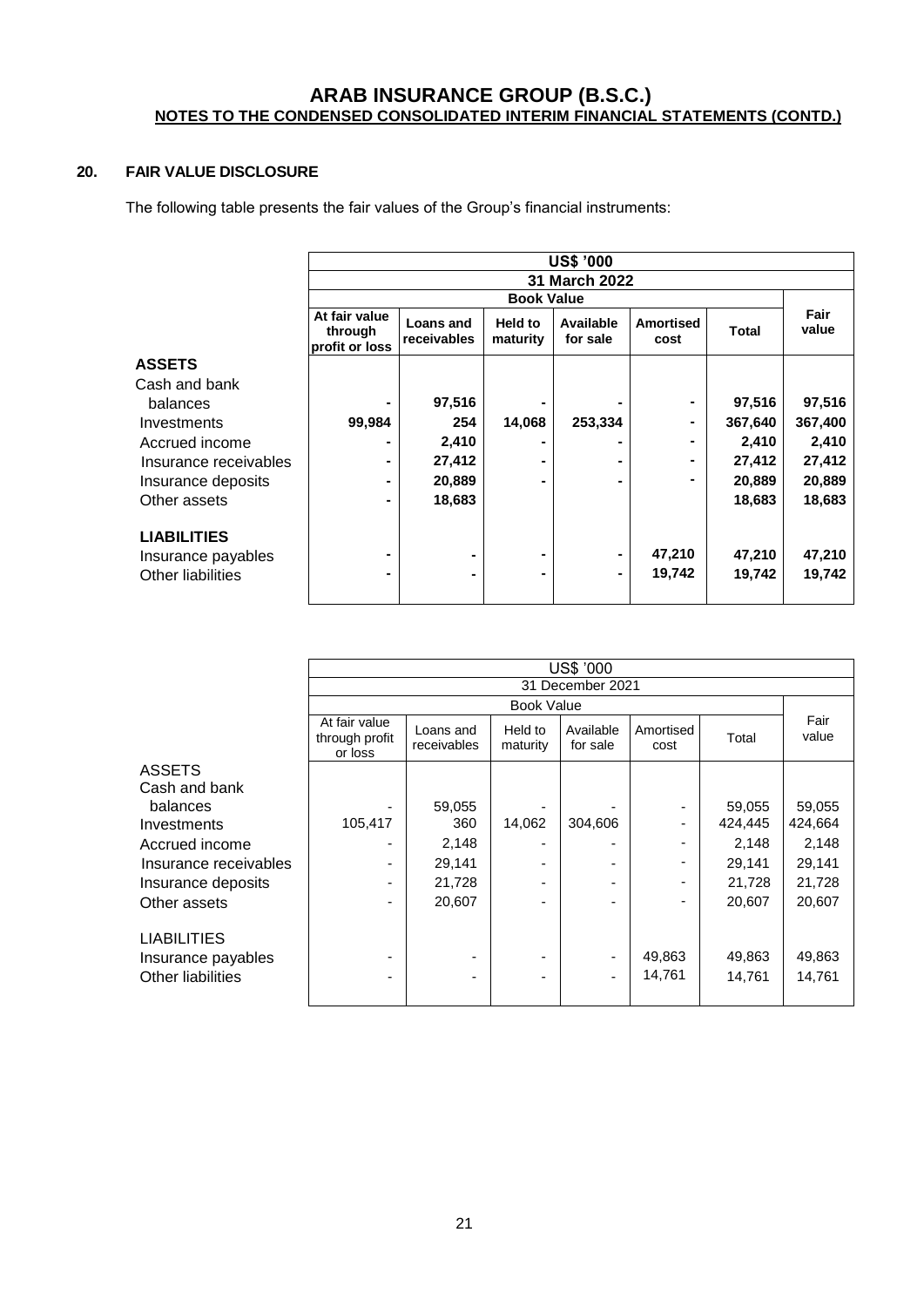## **20. FAIR VALUE DISCLOSURE (CONTD.)**

|                          | US\$ '000                                  |                          |                     |                       |                   |         |               |
|--------------------------|--------------------------------------------|--------------------------|---------------------|-----------------------|-------------------|---------|---------------|
|                          |                                            | 31 March 2021            |                     |                       |                   |         |               |
|                          |                                            | <b>Book Value</b>        |                     |                       |                   |         |               |
|                          | At fair value<br>through profit<br>or loss | Loans and<br>receivables | Held to<br>maturity | Available<br>for sale | Amortised<br>cost | Total   | Fair<br>value |
| <b>ASSETS</b>            |                                            |                          |                     |                       |                   |         |               |
| Cash and bank            |                                            |                          |                     |                       |                   |         |               |
| balances                 |                                            | 102,468                  |                     |                       |                   | 102,468 | 102,468       |
| Investments              | 128,152                                    | 268                      | 7,930               | 293,626               |                   | 429,976 | 430,455       |
| Accrued income           | ٠                                          | 3,512                    |                     |                       |                   | 3,512   | 3,512         |
| Insurance receivables    | ٠                                          | 46,755                   |                     |                       |                   | 46,755  | 46,755        |
| Insurance deposits       | ٠                                          | 22,663                   |                     |                       | ۰                 | 22,663  | 22,663        |
| Other assets             | ۰                                          | 33,528                   |                     |                       | ۰                 | 33,528  | 33,528        |
| <b>LIABILITIES</b>       |                                            |                          |                     |                       |                   |         |               |
| Insurance payables       |                                            |                          |                     |                       | 56,716            | 56,716  | 56,716        |
| <b>Other liabilities</b> |                                            |                          |                     |                       | 17,455            | 17,455  | 17,455        |

The information disclosed in the table above is not indicative of the net worth of the Group.

Fair value is the price that would be received to sell an asset or paid to transfer a liability in an orderly transaction between market participants at the measurement date in the principal market, or in its absence, the most advantageous market to which the Group has access at that date. The fair value of a liability reflects its non-performance risk.

When available, the Group measures the fair value of an instrument using the quoted price in an active market for that instrument. A market is regarded as active if transactions for the asset or liability take place with sufficient frequency and volume to provide pricing information on an ongoing basis.

When there is no quoted price in an active market, the Group uses valuation techniques that maximise the use of relevant observable inputs and minimise the use of unobservable inputs. The chosen valuation technique incorporates all the factors that market participants would take into account in pricing a transaction.

The following methods and assumptions were used to estimate the fair value of the financial instruments:

#### **i) General:**

The book values of the Group's financial instruments except investments and forward foreign exchange contracts were deemed to approximate fair value due to the immediate or short term maturity of these financial instruments.

Hence, the fair value measurement details are not disclosed.

#### **ii) Investments:**

The Company measures fair values using the following fair value hierarchy that reflects the significance of the inputs used in making the measurements:

- Level 1: quoted prices (unadjusted) in active markets for identical assets and liabilities.
- Level 2: valuation techniques based on observable inputs, either directly (i.e. as prices) or indirectly (i.e. as derived from prices). This category includes instruments valued using: quoted market prices in active markets for similar instruments; quoted prices for identical or similar instruments in markets that are considered less active; or other valuation techniques where all significant inputs are directly or indirectly observable from market data.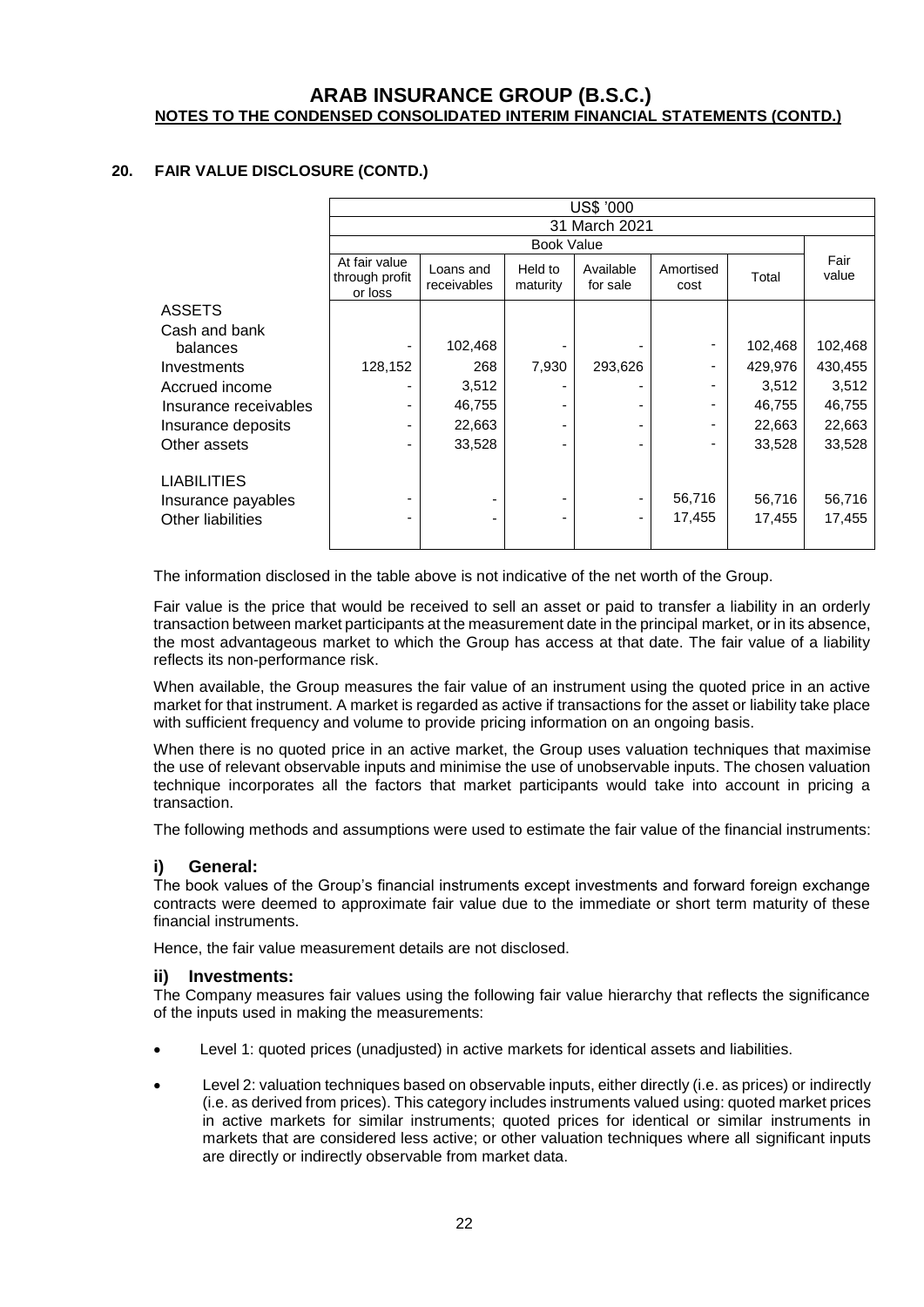#### **20. FAIR VALUE DISCLOSURE (CONTD.)**

• Level 3: valuation techniques using significant unobservable inputs. This category includes all instruments where the valuation technique includes inputs not based on observable data and the unobservable inputs have a significant effect on the instrument's valuation. This category includes instruments that are valued based on quoted market prices for similar instruments where significant unobservable adjustments or assumptions are required to reflect differences between the instruments.

Valuation techniques include net present value and discounted cash flow models and other valuation models. Assumptions and inputs used in valuation includes risk free and benchmark interest rates, bond and equity prices, and foreign exchange rates. The objective of valuations technique is to arrive at fair value measurement that reflects the price that would be received on sale of the asset at the measurement date.

The table below analyses financial instruments, measured at fair value as at the end of the period, by level in the fair value hierarchy into which the fair value measurement is categorized:

|                                                    | <b>US\$'000</b> |                    |         |              |  |
|----------------------------------------------------|-----------------|--------------------|---------|--------------|--|
| 31 March 2022                                      | Level 1         | Level <sub>2</sub> | Level 3 | <b>Total</b> |  |
| At fair value through profit or loss               |                 |                    |         |              |  |
| <b>Held for trading</b>                            |                 |                    |         |              |  |
| Common stock of listed companies                   | 95              |                    |         | 95           |  |
| Designated at fair value on initial<br>recognition |                 |                    |         |              |  |
| Debt securities                                    | 18,168          | 81,721             |         | 99,889       |  |
| <b>Available for sale</b>                          |                 |                    |         |              |  |
| Debt securities                                    | 109,757         | 127,125            |         | 236,882      |  |
| Common stock of unlisted companies                 |                 |                    | 2,926   | 2,926        |  |
| Other                                              | $\blacksquare$  |                    | 13,526  | 13,526       |  |
| Forward foreign exchange contracts                 | $\blacksquare$  | 359                |         | 359          |  |

**128,020 209,205 16,452 353,677**

|                                                                                                               | US\$'000 |         |                 |                            |  |  |
|---------------------------------------------------------------------------------------------------------------|----------|---------|-----------------|----------------------------|--|--|
| 31 December 2021                                                                                              | Level 1  | Level 2 | Level 3         | Total                      |  |  |
| At fair value through profit or loss<br>Designated at fair value on initial<br>recognition<br>Debt securities | 18,383   | 87,034  | ۰               | 105,417                    |  |  |
| Available for sale<br>Debt securities<br>Common stock of unlisted companies<br>Other                          | 146,308  | 140,982 | 3,205<br>14,111 | 287,290<br>3,205<br>14,111 |  |  |
| Forward foreign exchange contracts                                                                            |          | 304     | ۰               | 304                        |  |  |
|                                                                                                               | 164.691  | 228,320 | 17,316          | 410,327                    |  |  |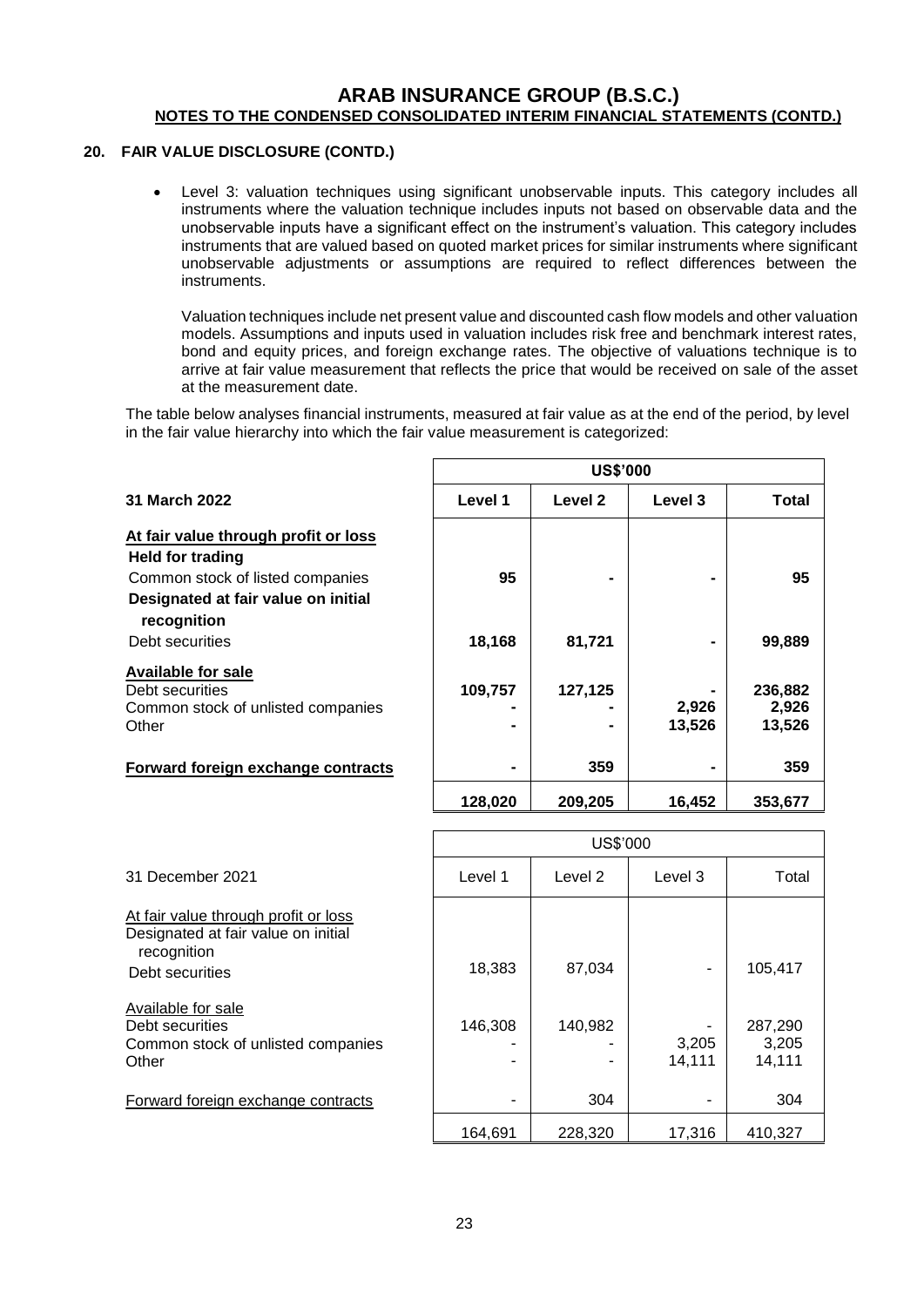## **20. FAIR VALUE DISCLOSURE (CONTD.)**

|                                                                                                                                     | US\$'000 |         |                 |                            |  |  |
|-------------------------------------------------------------------------------------------------------------------------------------|----------|---------|-----------------|----------------------------|--|--|
| 31 March 2021                                                                                                                       | Level 1  | Level 2 | Level 3         | Total                      |  |  |
| At fair value through profit or loss<br>Held for trading<br>Common stock of listed companies<br>Designated at fair value on initial | 14,739   |         |                 | 14,739                     |  |  |
| recognition<br>Debt securities                                                                                                      | 63,860   | 49,553  |                 | 113,413                    |  |  |
| Available for sale<br>Debt securities<br>Common stock of unlisted companies<br>Other                                                | 98,588   | 174.848 | 3,283<br>16,907 | 273,436<br>3,283<br>16,907 |  |  |
| Forward foreign exchange contracts                                                                                                  |          | 359     |                 | 359                        |  |  |
|                                                                                                                                     | 177,187  | 224.760 | 20,190          | 422,137                    |  |  |

The tables below show movements in the Level 3 financial assets measured at fair value:

 $\overline{\Gamma}$ 

|                                                          | <b>US\$ '000</b>       |        |        |  |  |  |
|----------------------------------------------------------|------------------------|--------|--------|--|--|--|
| 31 March 2022                                            | <b>Unlisted equity</b> | Other  | Total  |  |  |  |
| <b>Balances at 1 January 2022</b><br>Gain recognised in: | 3,205                  | 14,111 | 17,316 |  |  |  |
| - Other comprehensive income                             | (189)                  | 21     | (168)  |  |  |  |
| Investments made during the period                       |                        | 39     | 39     |  |  |  |
| Investments redeemed during the period                   | (90)                   | (645)  | (735)  |  |  |  |
| <b>Balances at 31 March 2022</b>                         | 2,926                  | 13,526 | 16,452 |  |  |  |

|                                                                  | US\$'000        |              |              |  |  |  |
|------------------------------------------------------------------|-----------------|--------------|--------------|--|--|--|
| 31 December 2021                                                 | Unlisted equity | Other        | Total        |  |  |  |
| Balances at 1 January 2021<br>Gain recognised in:                | 3,349           | 16,236       | 19,585       |  |  |  |
| - Other comprehensive income<br>Investments made during the year | 179<br>12       | 1,180<br>518 | 1,359<br>530 |  |  |  |
| Investments redeemed during the year                             | (335)           | (3,823)      | (4, 158)     |  |  |  |
| Balances at 31 December 2021                                     | 3.205           | 14,111       | 17,316       |  |  |  |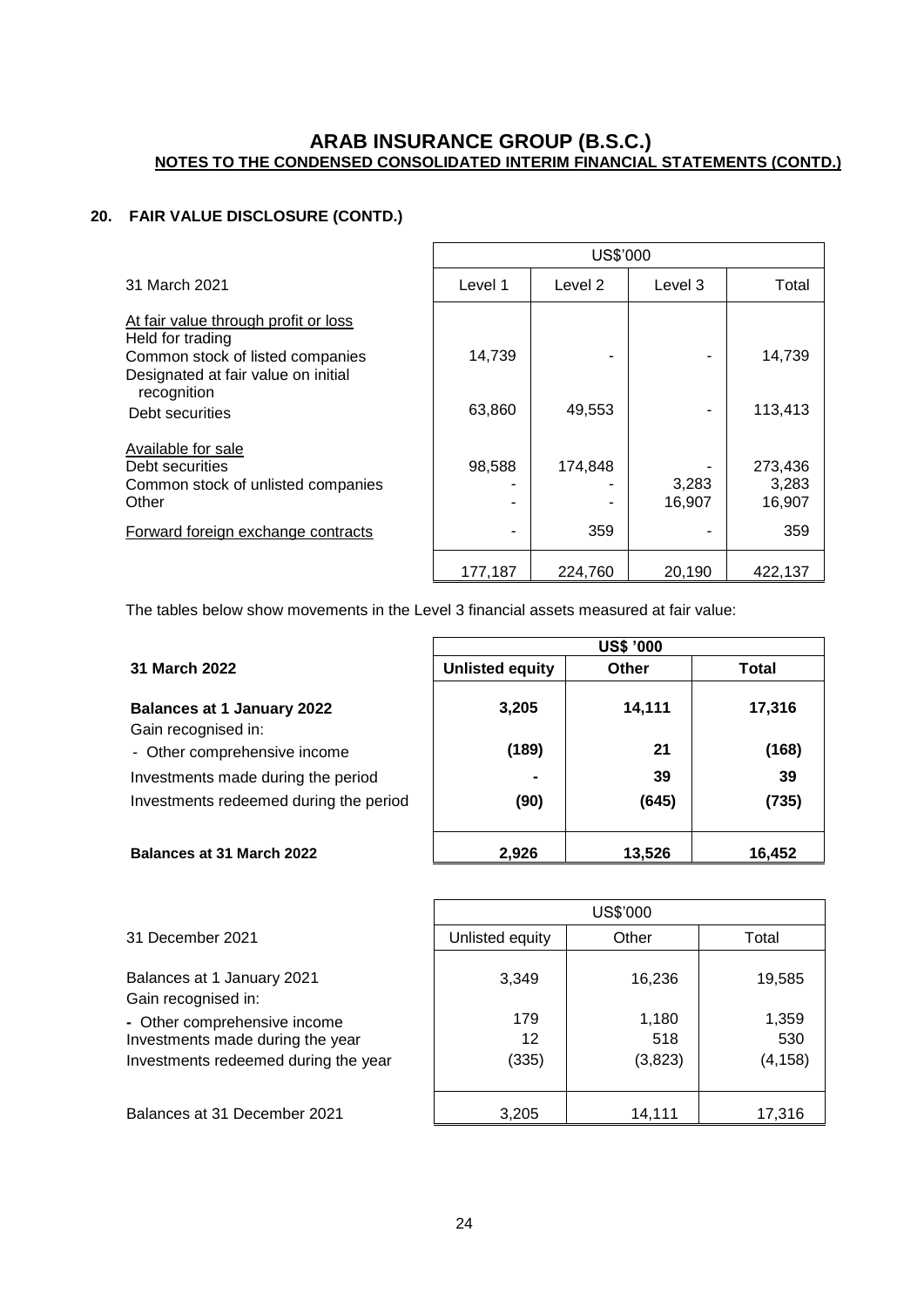#### **20**. **FAIR VALUE DISCLOSURE (CONTD.)**

|                                                                                          | US\$ '000       |               |               |  |  |  |
|------------------------------------------------------------------------------------------|-----------------|---------------|---------------|--|--|--|
| 31 March 2021                                                                            | Unlisted equity | Other         | Total         |  |  |  |
| Balances at 1 January 2021<br>(Loss) gain recognised in:<br>- Other comprehensive income | 3,349<br>(78)   | 16,236<br>635 | 19,585<br>557 |  |  |  |
| Investments made during the period                                                       | 12              | 276           | 288           |  |  |  |
| Investments redeemed during the period                                                   | ۰               | (240)         | (240)         |  |  |  |
| Balances at 31 March 2021                                                                | 3,283           | 16,907        | 20,190        |  |  |  |

The carrying values of the investment held in level 3 are based on unobservable inputs and reflects proportional share of the fair values of the respective companies and their underlying net assets. The Group does not expect the fair value of assets under level 2 & level 3 to change significantly on changing one or more of the observable / unobservable inputs. The valuations of these investments are reviewed quarterly and updated as necessary on the basis of information received from investee and investment managers. The Group recognises transfers between levels of the fair value hierarchy at the end of reporting period during which the change occurred. For the period ended 31 March 2022, there were no transfers in and out of level 1, level 2 and level 3 (31) December 2021: nil; 31 March 2021: nil). The fair values are estimates and do not necessarily represent the price at which the investment would sell. As the determination of fair values involve subjective judgments, and given the inherent uncertainty of assumptions regarding capitalisation rates, discount rates, leasing and other factors, the amount which will be realized by the Company on the disposal of its investments may differ significantly from the values at which they are carried in the condensed consolidated interim financial statements, and the difference could be material.

#### **iii. Forward foreign exchange contracts:**

The fair value of forward foreign exchange contracts, used for hedging purposes, is based on quoted market prices.

#### **iv. Fair value less than carrying amounts:**

The fair value of fixed interest debt securities fluctuates with changes in market interest rates. The book value of financial assets held to maturity has not been reduced to fair value where lower, because such market rate variations are considered temporary in nature and management intends, and has the financial resources and capacity, to generally hold such investments to maturity.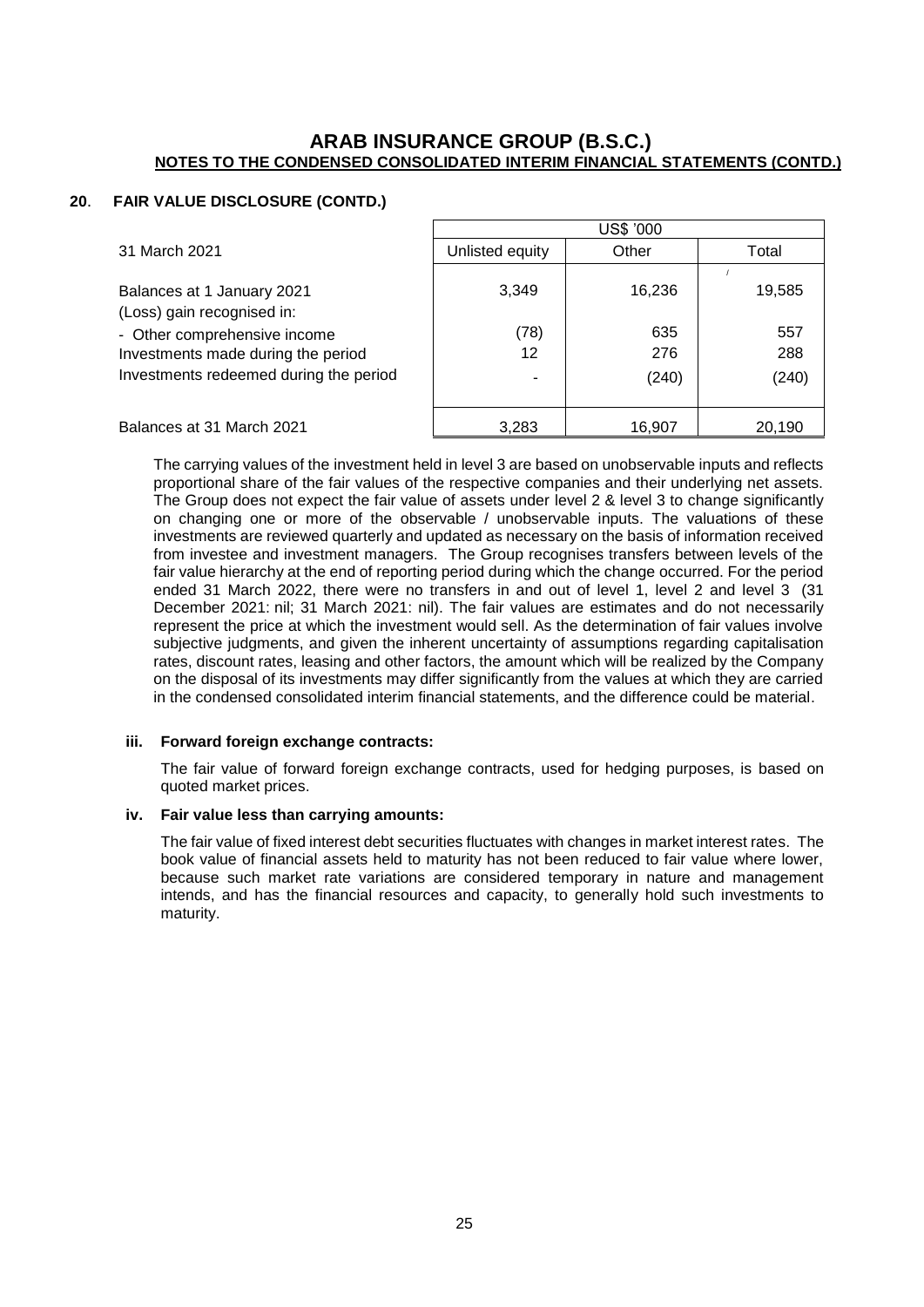#### **21. PRINCIPAL SUBSIDIARIES & ASSOCIATES**

#### **i) Subsidiaries and associates**

At 31 March 2022, the principal subsidiaries of the Company were:

|                                                         | Country of<br>incorporation | Ownership | Non-<br>controlling<br>Interests | Principal<br><b>Activities</b> |
|---------------------------------------------------------|-----------------------------|-----------|----------------------------------|--------------------------------|
| Arig Capital Limited (under run-off)                    | United Kingdom              | 100%      | Nil                              | Reinsurance                    |
| Gulf Warranties W.L.L. (under<br>voluntary liquidation) | Kingdom of Bahrain          | 100%      | Nil                              | Warranty                       |
| Takaful Re Limited (under run-off)                      | <b>United Arab Emirates</b> | 54%       | 46%                              | Retakaful<br>Insurance         |

All holdings are in the ordinary share capital of the subsidiaries concerned and are unchanged from 31 December 2021. The Company holds 49% of the equity shares in its associate company Arima Insurance software W.L.L.

Financial statements of Takaful Re Limited (TRL), Gulf Warranties W.L.L. (GWL) and Arig Capital Limited (ACL) are not prepared on going concern basis as TRL and ACL are under run-off and GWL is under voluntary liquidation.

#### **ii) Interest in subsidiaries: Takaful Re Limited**

|                                           | <b>US\$ '000</b> |              |             |  |
|-------------------------------------------|------------------|--------------|-------------|--|
|                                           | <b>Financial</b> | Financial    | Year        |  |
|                                           | year-to-date     | year-to-date | ended       |  |
|                                           | 31 March         | 31 March     | 31 December |  |
|                                           | 2022             | 2021         | 2021        |  |
|                                           |                  |              |             |  |
| Non-controlling interests                 | 46%              | 46%          | 46%         |  |
| Total assets                              | 38,906           | 51,108       | 39,417      |  |
| <b>Total liabilities</b>                  | 11,667           | 14,097       | 11,558      |  |
| <b>Net assets</b>                         | 27,239           | 37,011       | 27,859      |  |
|                                           |                  |              |             |  |
| Revenue                                   | 22               | (64)         | 109         |  |
| (Loss) profit for the period              | (188)            |              | 753         |  |
| Total comprehensive income                | (621)            | (90)         | 758         |  |
| Comprehensive income attributable         |                  |              |             |  |
| to non-controlling interests              | (285)            | (41)         | 349         |  |
|                                           |                  |              |             |  |
| Net cash provided by (used in) operating  |                  |              |             |  |
| activities                                | 82               | (240)        | (1, 972)    |  |
| Net cash provided by investing activities | 117              | 42           | 3,664       |  |
| Net cash used in financing activities     |                  |              | (10,000)    |  |
| Net increase (decrease) in cash and cash  |                  |              |             |  |
| equivalents                               | 198              | (198)        | (8, 308)    |  |

The subsidiary's policyholders funds are consolidated as these funds are controlled and managed by the subsidiary which is in a position to direct activities and operations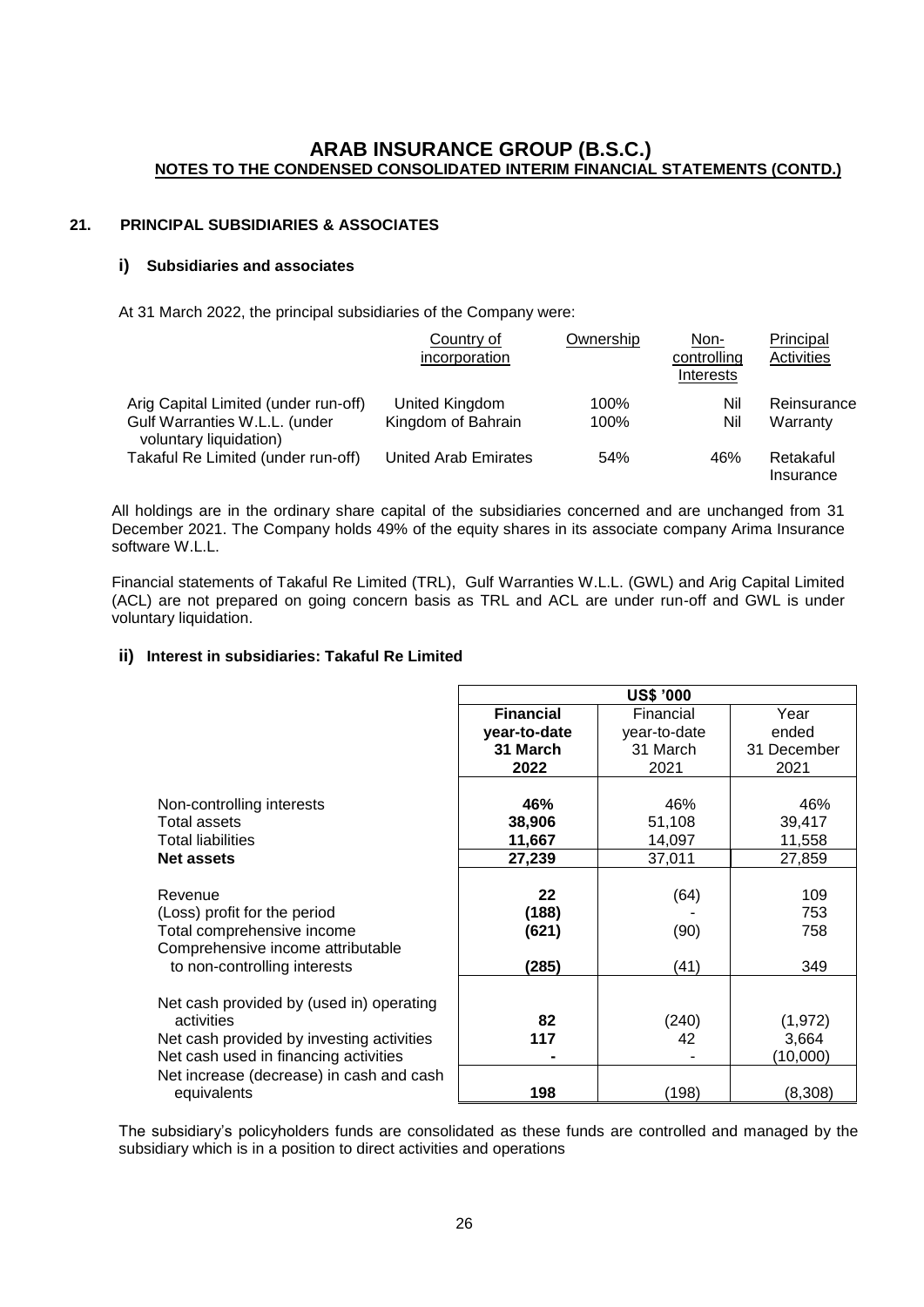#### **21. PRINCIPAL SUBSIDIARIES & ASSOCIATES (CONTD.)**

#### **iii) Interest in subsidiaries: Gulf Warranties W.L.L.**

The Group's subsidiary's GWL in 2018, based on management's assessments had provided for probable loss of US\$ 21.5 million. Following settlement of certain liabilities the provision has been reduced to US\$ 7.6 million in the books of the subsidiary and consequently in the condensed consolidated interim financial statements of the Group for the period ended 31 March 2022. This does not constitute admission of any liability beyond the share capital of Gulf Warranties W.L.L.

#### **22. RELATED PARTY TRANSACTIONS**

Related parties represent the Company's major shareholders, associate companies, directors and key management personnel of the Group and entities controlled, jointly controlled or significantly influenced by such parties.

Government of UAE controls 31.3% of issued shares in the Group through major shareholders Emirates Investment Authority, General Pension and Social Security Authority and Emirates Development Bank while Government of Libya controls 14.4% of issued shares in the Group through Central Bank of Libya. The Group does not have any significant transactions with these governments and entities controlled, jointly controlled or significantly influenced by these governments.

The following is the summary of transactions with related parties:

#### **i) Associate companies:**

|                                                                                                                     | <b>US\$ '000</b>              |              |             |  |
|---------------------------------------------------------------------------------------------------------------------|-------------------------------|--------------|-------------|--|
|                                                                                                                     | <b>Financial</b><br>Financial |              | Year        |  |
|                                                                                                                     | year-to-date                  | year-to-date | ended       |  |
|                                                                                                                     | 31 March                      | 31 March     | 31 December |  |
|                                                                                                                     | 2022                          | 2021         | 2021        |  |
| Service fees for administration<br>a)<br>services provided by associate<br>b)<br>Balances outstanding<br>- Payables | 90<br>12                      | 78<br>106    | 447<br>198  |  |